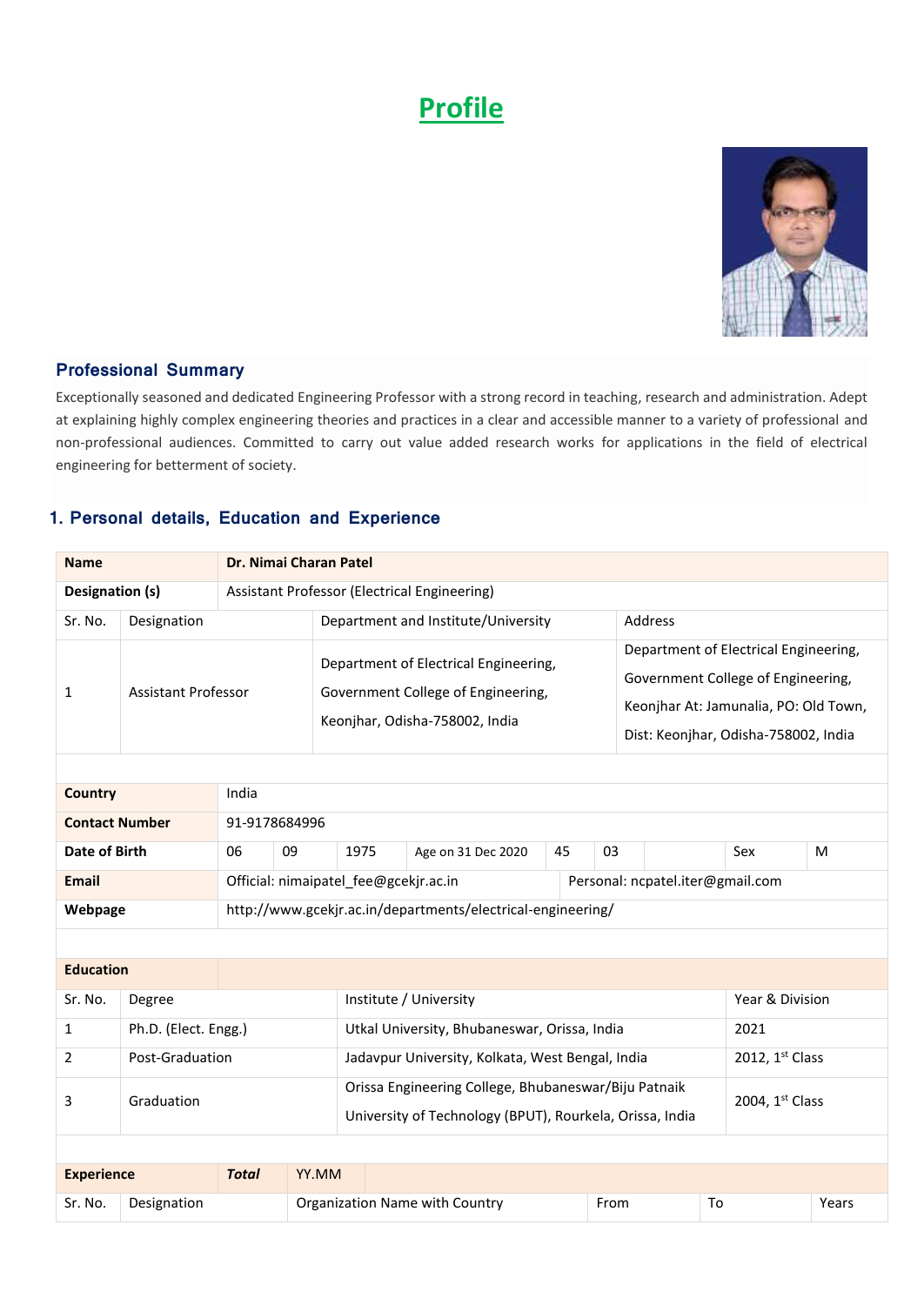| 1 | <b>Assistant Professor</b> | Government Colege of Engineering,<br>Keonjhar, Odisha, India                                                                   | 04/08/2015 | Till date  | 5Y 10M |
|---|----------------------------|--------------------------------------------------------------------------------------------------------------------------------|------------|------------|--------|
| 2 | Assistant Professor        | Siksha 'O' Anusandhan (Deemed to be<br>University), Bhubaneswar, Odisha, India                                                 | 01/08/2012 | 01/08/2015 | 3.Y    |
| 3 | Lecturer                   | Siksha 'O' Anusandhan (Deemed to be<br>University), Bhubaneswar, Odisha, India                                                 | 28/04/2008 | 31/07/2012 | 4Y 3M  |
| 4 | Lecturer                   | College of Engineering Bhubaneswar (CEB),<br>Odisha, India                                                                     | 05/09/2007 | 26/04/2008 | 0Y 8M  |
| 5 | Project Officer            | Community Polytechnic, Jharsuguda<br>Engineering School, Jharsuguda, Odisha,<br>India                                          | 21/07/2005 | 21/08/2007 | 2Y 1M  |
| 7 | Part-time Counsellor       | Indira Gandhi National Open University<br>(IGNOU) Study Centre, Jharsuguda<br>Engineering School, Jharsuguda, Odisha,<br>India | Jan 2004   | Jan 2006   | 2Y     |
|   |                            |                                                                                                                                |            |            |        |

## **2. Academic Activities**

| Academic positions handled (Such as dean, coordinator, lab in-charge, etc.) |                                                                             |      |      |  |  |  |
|-----------------------------------------------------------------------------|-----------------------------------------------------------------------------|------|------|--|--|--|
| Sr. No.                                                                     | Position                                                                    | From | To   |  |  |  |
| $\mathbf{1}$                                                                | HOD (Electrical Engineering Department),                                    | 2016 | 2017 |  |  |  |
| $\overline{2}$                                                              | Technical Education Quality Improvement Program-III (TEQIP-III) Coordinator | 2019 | 2019 |  |  |  |
| 3                                                                           | National Board of Accreditation (NBA) Coordinator,                          | 2018 | Till |  |  |  |
|                                                                             |                                                                             |      | date |  |  |  |
| 4                                                                           | Start-up Coordinator                                                        | 2018 | Till |  |  |  |
|                                                                             |                                                                             |      | date |  |  |  |
| 5                                                                           | Induction Program Coordinator                                               | 2018 | Till |  |  |  |
|                                                                             |                                                                             |      | date |  |  |  |
| 6                                                                           | TEQIP-III Nodal Officer (MIS)                                               |      | Till |  |  |  |
|                                                                             |                                                                             | 2019 | date |  |  |  |
| $\overline{7}$                                                              | Hostel Superintendent (Girls' Hostel)                                       | 2016 | 2016 |  |  |  |
| 8                                                                           | Member, Institutional AICTE Committee                                       |      | Till |  |  |  |
|                                                                             |                                                                             | 2015 | date |  |  |  |
| 9                                                                           | Member, Anti-ragging Squad                                                  | 2015 | Till |  |  |  |
|                                                                             |                                                                             |      | date |  |  |  |
| 10                                                                          | PIC, Remembrance Committee                                                  | 2015 | Till |  |  |  |
|                                                                             |                                                                             |      | date |  |  |  |
| 11                                                                          | Treasure, Innovatory Electrical Society (Elect. Dept.)                      | 2018 | Till |  |  |  |
|                                                                             |                                                                             |      | date |  |  |  |
| 12                                                                          | TEQIP-III Nodal Officer, Procurement                                        | 2020 | Till |  |  |  |
|                                                                             |                                                                             |      | date |  |  |  |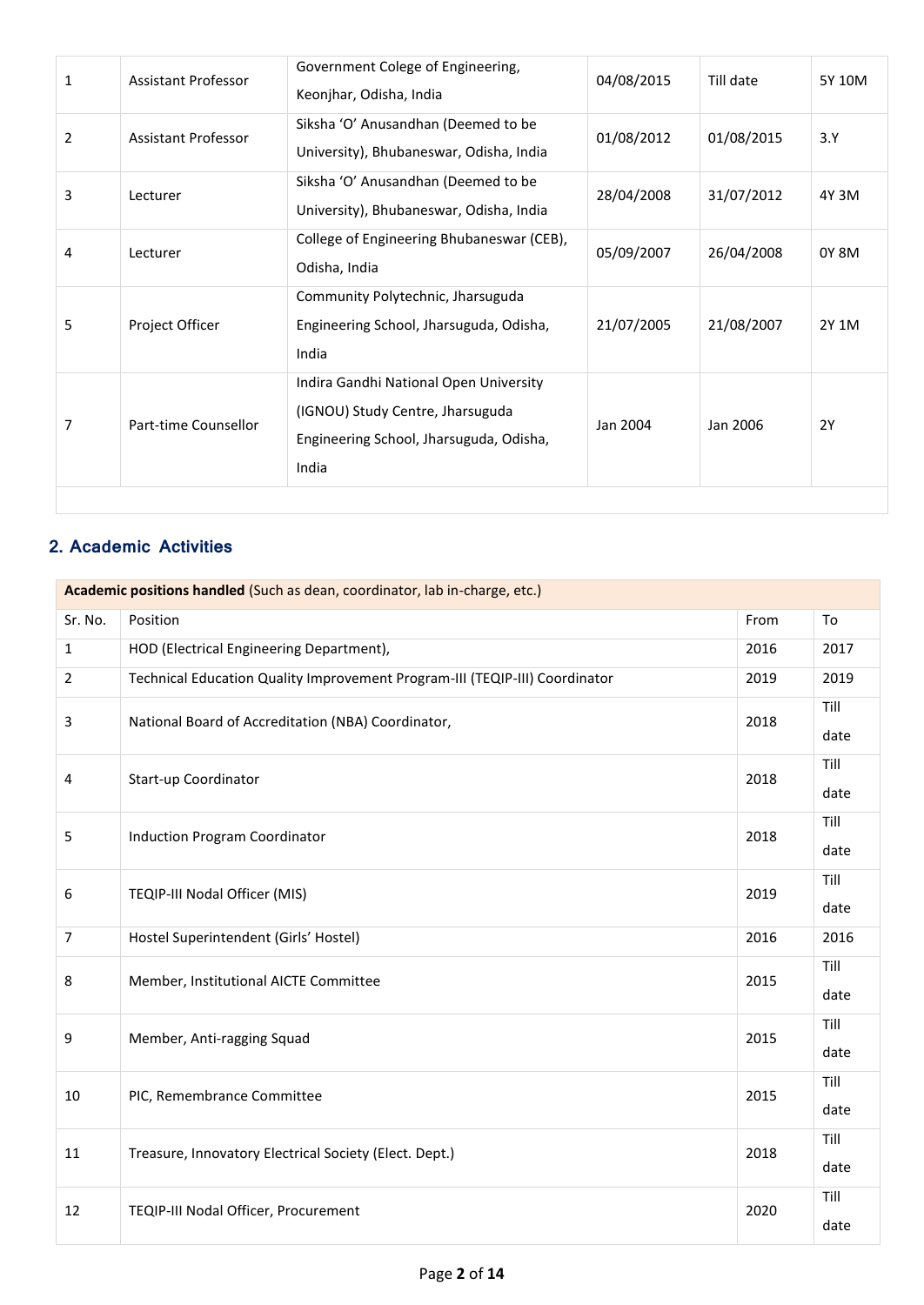|         | Academic positions handled (Such as committee member, chair, etc.)                                                                        |                                                                              |      |      |  |  |  |  |  |
|---------|-------------------------------------------------------------------------------------------------------------------------------------------|------------------------------------------------------------------------------|------|------|--|--|--|--|--|
| Sr. No. | Position                                                                                                                                  | Level with Organization Name                                                 | From | To   |  |  |  |  |  |
| 1       | Secretary, Springer International Conference on<br>Intelligent Computing and Applications (ICICA<br>2020)                                 | International, Government College of<br>Engineering, Keonjhar, Odisha, India | 2020 | 2020 |  |  |  |  |  |
| 2       | Secretary, IEEE International Conference on<br>Computational Intelligence for Smart Power<br>System and Sustainable Energy (CISPSSE 2020) | International, Government College of<br>Engineering, Keonjhar, Odisha, India | 2019 | 2020 |  |  |  |  |  |
| 3       | Coordinator, Faculty Development Program on<br>Applications of Different Control Techniques for<br>Sustainable Energy                     | International, Government College of<br>Engineering, Keonjhar, Odisha, India | 2020 | 2020 |  |  |  |  |  |
| 4       | Organiser, Advances in Mechanical Engineering<br>(AME 2019))                                                                              | National, Government College of Engineering,<br>Keonjhar, Odisha, India      | 2018 | 2019 |  |  |  |  |  |
| 5       | Program Chair, National Conference on Recent<br>Advanced Trends in Electrical, Electronics and<br>Information Technology (NCRATEEIT 2018) | National, Government College of Engineering,<br>Keonjhar, Odisha, India      | 2018 | 2018 |  |  |  |  |  |
| 6       | Member of Organisational Committee,<br>Advances in Mechanical Engineering (AME<br>2018)                                                   | National, Government College of Engineering,<br>Keonjhar, Odisha, India      | 2017 | 2018 |  |  |  |  |  |

|         | <b>Project Guided</b> (Including current) |                                                                           |                                 |                          |  |  |  |  |  |
|---------|-------------------------------------------|---------------------------------------------------------------------------|---------------------------------|--------------------------|--|--|--|--|--|
| Sr. No. | Year                                      | Project Title                                                             | Level (Graduate / Postgraduate) | Noteworthy Remark if any |  |  |  |  |  |
|         | 2014-15                                   | Voltage Profile Improvement of<br>PMSG based Energy Conversion<br>System. | Postgraduate                    | M. Tech Project          |  |  |  |  |  |

| <b>Academic Events Organized (University / State / National / International level)</b> |      |                                                                                                                             |                |  |  |  |  |
|----------------------------------------------------------------------------------------|------|-----------------------------------------------------------------------------------------------------------------------------|----------------|--|--|--|--|
| Sr. No.                                                                                | Year | Name of the Event                                                                                                           | Level of Event |  |  |  |  |
| 1                                                                                      | 2020 | Student Induction Program (SIP)                                                                                             | University     |  |  |  |  |
| 2                                                                                      | 2020 | Springer International Conference on Intelligent Computing and Applications (ICICA<br>2020)                                 | International  |  |  |  |  |
| 3                                                                                      | 2020 | IEEE International Conference on Computational Intelligence for Smart Power System<br>and Sustainable Energy (CISPSSE 2020) | International  |  |  |  |  |
| 4                                                                                      | 2020 | Faculty Development Program on Applications of Different Control Techniques for<br>Sustainable Energy                       | International  |  |  |  |  |
| 5                                                                                      | 2020 | <b>Boot Camp for Startup Activities</b>                                                                                     | University     |  |  |  |  |
| 6                                                                                      | 2019 | Student Induction Program (SIP)                                                                                             | University     |  |  |  |  |
| 7                                                                                      | 2019 | Student Excellence & Learning Program (SELP)                                                                                | University     |  |  |  |  |
| 8                                                                                      | 2019 | Advances in Mechanical Engineering (AME 2019)                                                                               | National       |  |  |  |  |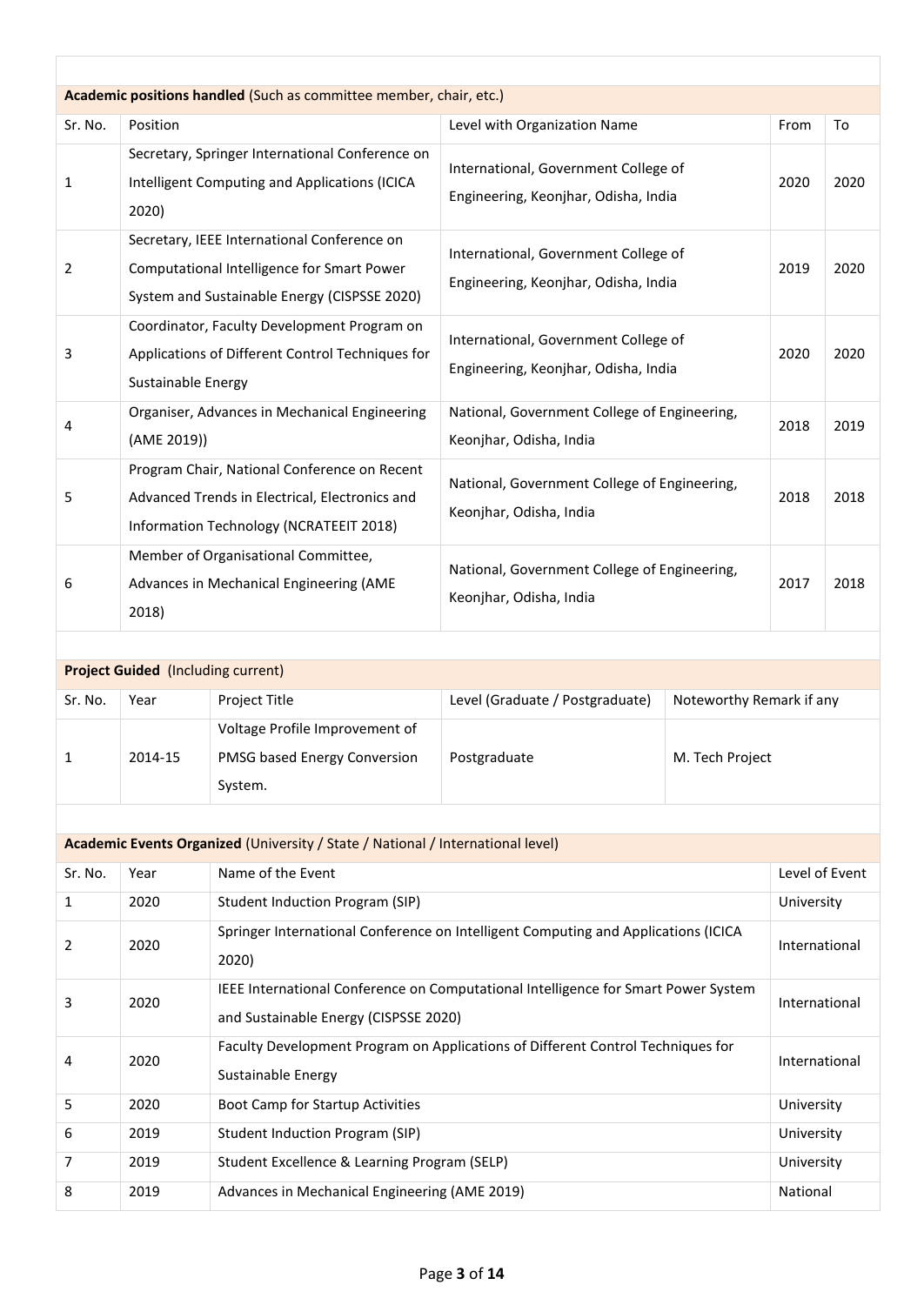| 9       | 2018                                  | National Conference on Recent Advanced Trends in Electrical, Electronics and         | National       |
|---------|---------------------------------------|--------------------------------------------------------------------------------------|----------------|
|         |                                       | Information Technology (NCRATEEIT 2018)                                              |                |
| 10      | 2018                                  | Student Induction Program (SIP)                                                      | University     |
| 11      | 2018                                  | Expert Lectures Program on Engineering Application of MATLAB Programming and         |                |
|         |                                       | Modelling & Simulation of Electrical Machines and Power Electronics Converters       | University     |
| 12      | 2018                                  | Workshop on Outcome Based Education                                                  | University     |
| 13      | 2018                                  | Advances in Mechanical Engineering (AME 2018))                                       | National       |
| 14      | 2017                                  | Short term training program on Introduction to Finite Element Method in Engineering  | University     |
| 15      | 2017                                  | Workshop on Internet of Things (IoT)                                                 | University     |
|         |                                       |                                                                                      |                |
|         |                                       | Academic Events Participated (University / State / National / International level)   |                |
| Sr. No. | Date                                  | Details of the Faculty Development Program (FDP)/Short-Term Training Program         | Level of Event |
|         |                                       | (STTP)/ Short-Term Course (STC)/Workshop/Other Training Program                      |                |
| 1       | $8^{th}$ -12 <sup>th</sup>            | FDP on "Applications of Different Control Techniques for Sustainable Energy" at      | International  |
|         | Sept. 2020                            | Government College of Engineering, Keonjhar, Odisha, India                           |                |
| 2       | $15^{\text{th}} - 19^{\text{th}}$     | FDP on "IoT:Recent Advancements and Applications (IRAA-2020)" orgsnised by Veer      | International  |
|         | Sept. 2020                            | Surendra Sai University of Technology (VSSUT), Burla, Odisha, India                  |                |
|         | 23rd-27th                             | STC and FDP on "Power Electronics and Renewable Energy Integration in Smart          |                |
| 3       | Sept.2020                             | Grid, Electric Vehicle (PEREISGEV 2020)" organized by NIT, Rourkela, Odisha,         | International  |
|         |                                       | India                                                                                |                |
|         | 28 <sup>th</sup> Sept.-               | Online workshop on Universal Human Value on the theme "Inculcating Universal         |                |
| 4       | $2nd$ Oct.                            | Human Values in Technical Education" organized by All India Council for Technical    | International  |
|         | 2020                                  | Education (AICTE), New Delhi, India                                                  |                |
|         | $4^{\text{th}}$ -8 <sup>th</sup> Jan. | Five-day e-workshop on "Recent Trends in Operation and Planning of Distribution      |                |
| 5       | 2021                                  | System and Microgrid" Organized by National Institute of Technology Tiruchirappalli, | International  |
|         |                                       | India and The Hong Kong Polytechnic University                                       |                |
|         | $25th$ Jan.                           |                                                                                      |                |
| 6       | 2021-                                 | STTP on Environmental Pollution Analysis and Health organised National Institute of  | National       |
|         | 5 <sup>th</sup> Feb.                  | Technical Teachers' Training and Research (NITTTR), Kolkata, Odisha, India           |                |
|         | 2021                                  |                                                                                      |                |
| 7       | 8 <sup>th</sup> Nov.                  | Workshop on "Intellectual Property Rights" organized by State Project                | State          |
|         | 2019                                  | Implementation Unit (SPIU), Odisha                                                   |                |
| 8       | $21^{st} - 25^{th}$                   | STC on "Mind, Meditation and Human Values-A Scientific Perspective" at IIT, Delhi,   | International  |
|         | Oct. 2019                             | India                                                                                |                |
| 9       | $17^{th} - 18^{th}$                   | Training on "Innovation Incubation Immersion Program (IIIP)" at KIIT Technology      | State          |
|         | Oct. 2019                             | Business Incubator, Bhubaneswar, Odisha                                              |                |
| 10      | 23rd-27th                             | One week faculty Development Program on "Soft Computing Application of Smart         | State          |
|         | Sept. 2019                            | Grid and Clean Energy" at Government College of Engineering, Keonjhar, Odisha, India |                |
| 11      | 8 <sup>th</sup> April                 | One day Training Workshop on "Web-based Academic MIS" at BVB's Sardar Patel          | National       |
|         | 2019                                  | College of Engineering, Andheri (W), Mumbai, India                                   |                |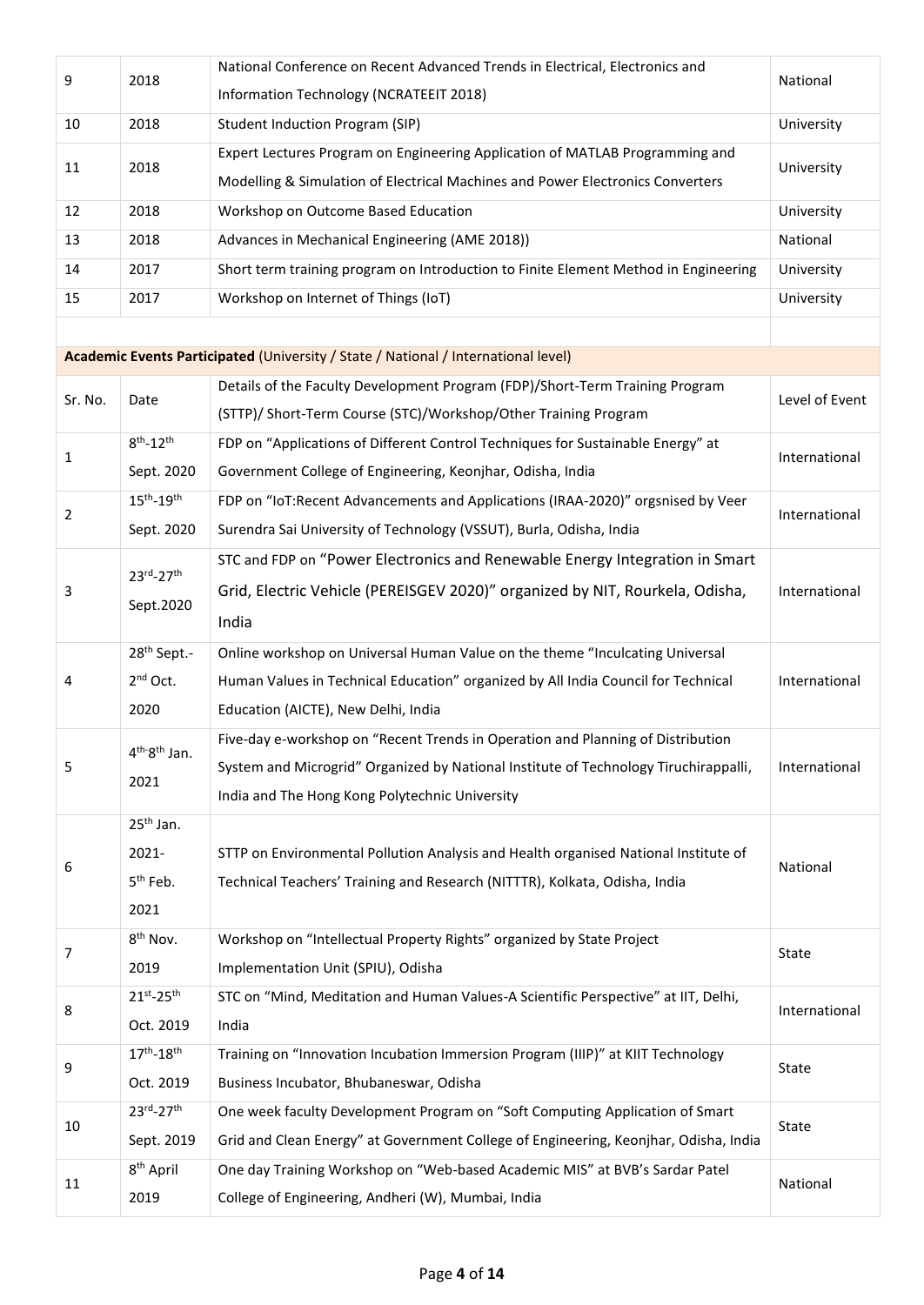|    | $12^{th} - 13^{th}$ | 2-day Workshop on "New PMSS Software" conducted by National                                      |          |
|----|---------------------|--------------------------------------------------------------------------------------------------|----------|
| 12 |                     | ProjectImplementation Unit (NPIU), Government of India in collaboration with                     | National |
|    | Mar. 2019           | Jadavpur University, Kolkata at Jadavpur University, Kolkata, India                              |          |
|    | $11^{th} - 15^{th}$ |                                                                                                  |          |
| 13 | <b>June 2018</b>    | Summer Taining Program on "Active Learning for Senior Faculty" at IIT, Kanpur, India             | National |
|    | $18^{th} - 22^{nd}$ | Five Days Workshop on Foundation Course on "Human Values & Professional Ethics"                  |          |
| 14 | Dec 2017            | at KDK College of Engineering, Nagpur, India                                                     | National |
|    | 22nd Nov-           | Two week FDP on "Application of Advanced Signal Processing for Operation, Control                |          |
| 15 | 5 <sup>th</sup> Dec | and Protection of Modern Power System with Integration of Large Scale Sustainable                | National |
|    | 2017                | Energy Sources" at Indira Gandhi Institute of Technology (IGIT), Sarang, Odisha, India           |          |
|    |                     | One Week Short Term/In-house Training program on "Introduction to Finite Element                 |          |
|    | 31st July-4th       | Method in Engineering" conducted by National Institute of Technical Tecahers'                    |          |
| 16 | Aug 2017            | Training and Research (NITTTR), Kolkata, West Bengal, India at Government College of             | State    |
|    |                     | Engineering, Keonjhar, Odisha, India                                                             |          |
|    |                     | One Week Short Term/In-house Training program on "Introduction to Artificial Neural              |          |
| 17 | 27th Feb-3rd        | Networks" at National Institute of Technical Tecahers' Training and Research                     | National |
|    | Mar 2017            | (NITTTR), Kolkata, West Bengal, India                                                            |          |
|    | $28^{th} - 30^{th}$ | National Workshop on "Renewable Energy: Present Scenario & Future Challenges" at                 |          |
| 18 | Dec 2015            | College of Engineering and Technology (CET), Bhubaneswar, Odisha, India                          | National |
|    |                     | 18 <sup>th</sup> Annual State Level Faculty Convention by Indian Society for Technical Education |          |
| 19 | $26^{th} - 27^{th}$ | (ISTE) and the National Seminar on "Role of Technology in Socio-Economic                         | National |
|    | Dec 2015            | Development of the Nation" at College of Engineering Bhubaneswar, Odisha, India                  |          |
|    |                     | National Workshop on "Integrated Vehicle Health Management (Fault Diagnosis and                  |          |
|    | $10^{th} - 11^{th}$ | Prognosis of Engineering Systems)" organized by Institute of Technical Education &               |          |
| 20 | <b>July 2015</b>    | Research, Siksha 'O' Anusandhan Deemed to be University, Bhubaneswar, Odisha,                    | National |
|    |                     | India                                                                                            |          |
|    | $5th - 10th$        | STTP in "Matlab Tool Box & Its Application to Intelligent Optimisation Techniques"               |          |
| 21 |                     | organized by the Department of Electrical and Electronics Engineering, Silicon                   | National |
|    | May 2014            | Institute of Technology, Bhubaneswar, Odisha, India                                              |          |
|    | 23rd-27th           | Refresher Course on "Power Electronics, Drives and Power Quality Issues" organized               | National |
| 22 | Dec 2013            | by the Department of Electrical Engineering at NIT, Rourkela, Odisha, India                      |          |
|    | $7th-8th$           | District Level Training of Trainers-Sensitizing SGSY Implementers sponsored by MORD,             |          |
| 23 | March               | Govt. of India and organized by ORMAS, Bhubaneswar at DRDA Conference Hall,                      | State    |
|    | 2006                | Jharsuguda                                                                                       |          |
|    | 22nd Nov-           | Entrepreneurship Development Programme sponsored by Department of Science &                      |          |
| 24 | 31st Dec            | Technology, Govt. of India, IDBI, IFCI and ICICIand organized by School for                      | State    |
|    | 1994                | Entrepreneurship Development & Management Sciences, NIT (formerly known as                       |          |
|    |                     | REC), Rourkela at Jharsuguda, Odisha, India                                                      |          |
|    | $20^{th} - 27^{th}$ | One week Entrepreneurship Development Programme (EDP) conducted by the                           |          |
| 25 | Jan 1994            | Institute of Entrepreneurship Development, Odisha (IEDO), Bhubaneswar in                         | State    |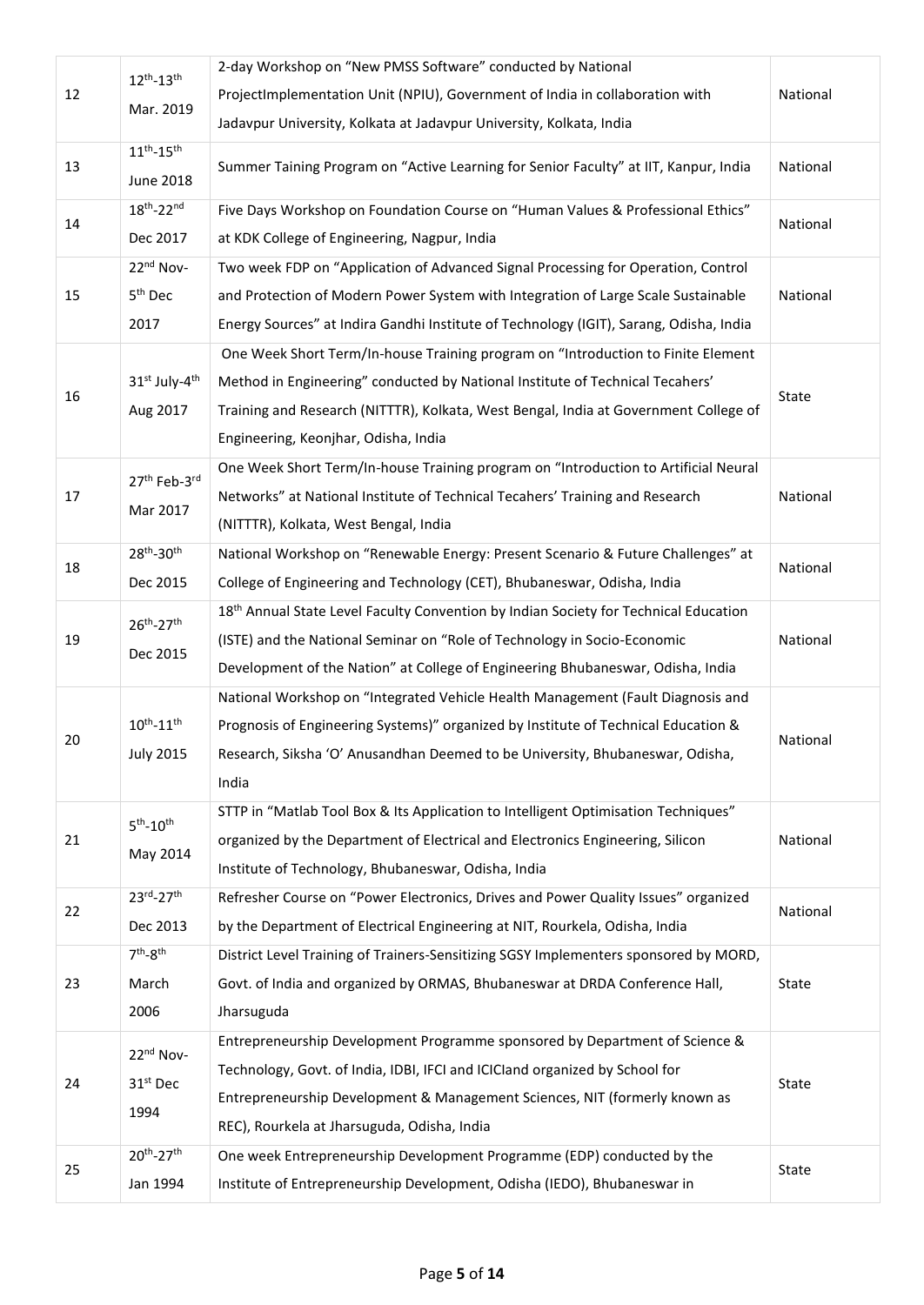|         |      | India                                                                                                                 | association with District Industries Centre (DIC), Sambalpur at Jharsuguda, Odisha,                                                                                                                                                                      |
|---------|------|-----------------------------------------------------------------------------------------------------------------------|----------------------------------------------------------------------------------------------------------------------------------------------------------------------------------------------------------------------------------------------------------|
| Sr. No. | Year | Title of development                                                                                                  | <b>Novel Academic Development (Course / Course Materials / Innovative teaching methods)</b><br>Impact of novel development                                                                                                                               |
|         | 2020 | e-content on the subject<br>of "Basic Electrical<br>Engineering" developed<br>and uploaded in the<br>college website. | Convenient learning by the student, self-pacing facility to every learner,<br>reduced learning time, quick accessibility, useful guidance for the<br>learners in this pandemic situation of COVID and can be accesed by<br>any learner across the globe. |

## **3. Research and Innovation Activities**

|                            |                                                                                                                                                                                                                                                                                         | <b>Publication summary</b>                                                                                                                                     |              |          |           |                  |       |                              |                                                            |              |  |
|----------------------------|-----------------------------------------------------------------------------------------------------------------------------------------------------------------------------------------------------------------------------------------------------------------------------------------|----------------------------------------------------------------------------------------------------------------------------------------------------------------|--------------|----------|-----------|------------------|-------|------------------------------|------------------------------------------------------------|--------------|--|
| <b>ORCID ID</b>            |                                                                                                                                                                                                                                                                                         | 0000-0001-9814-6929                                                                                                                                            |              |          |           | <b>SCOPUS ID</b> |       | 55839842200                  |                                                            |              |  |
| <b>ResearchGate Link</b>   |                                                                                                                                                                                                                                                                                         | https://www.researchgate.net/profile/Nc-Patel                                                                                                                  |              |          |           |                  |       |                              |                                                            |              |  |
| <b>Google Scholar Link</b> |                                                                                                                                                                                                                                                                                         | https://scholar.google.com/citations?user=rNHk9bIAAAAJ&hl=en                                                                                                   |              |          |           |                  |       |                              |                                                            |              |  |
| Platform                   | Journal                                                                                                                                                                                                                                                                                 | Conference                                                                                                                                                     | <b>Books</b> | Chapters | Editorial | Other            | Total | H Index                      | H Index (Excluding Self<br>Citations)                      |              |  |
| <b>Web of Science</b>      | 6                                                                                                                                                                                                                                                                                       | 20                                                                                                                                                             |              | 05       |           |                  |       | $\overline{2}$               | $\overline{2}$                                             |              |  |
| <b>Scopus</b>              | 5                                                                                                                                                                                                                                                                                       | 20                                                                                                                                                             |              | 05       |           |                  |       | 4                            | 4                                                          |              |  |
| <b>Research Gate</b>       | 6                                                                                                                                                                                                                                                                                       | 20                                                                                                                                                             |              | 05       |           |                  |       | 3                            | $\overline{2}$                                             |              |  |
| <b>Google Scholar</b>      | 6                                                                                                                                                                                                                                                                                       | 20                                                                                                                                                             |              | 05       |           |                  |       | 5                            | 4                                                          |              |  |
|                            |                                                                                                                                                                                                                                                                                         |                                                                                                                                                                |              |          |           |                  |       |                              |                                                            |              |  |
|                            | <b>Publication Details</b>                                                                                                                                                                                                                                                              |                                                                                                                                                                |              |          |           |                  |       |                              |                                                            |              |  |
|                            |                                                                                                                                                                                                                                                                                         | <b>Journal Publication</b>                                                                                                                                     |              |          |           |                  |       |                              |                                                            |              |  |
| Sr. No.                    |                                                                                                                                                                                                                                                                                         | <b>Publication Details</b>                                                                                                                                     |              |          |           |                  |       | ISSN No.                     | Indexing/<br>Impact<br>Factor                              |              |  |
| $\mathbf{1}$               | Patel NC, Sahu BK, Bagarty DP, Das P, Debnath MK. A novel application of ALO-<br>based fractional order fuzzy PID controller for AGC of power system with diverse<br>sources of generation. The International Journal of Electrical Engineering &<br>Education. 2021 Apr;58(2):465-487. |                                                                                                                                                                |              |          |           |                  |       | Online<br>ISSN:<br>2050-4578 | <b>2018 SCIE</b><br>Indexed.<br>Impact<br>Factor:<br>0.941 |              |  |
| 2                          | Jena NK, Patel NC, Sahoo S, Sahu BK, Dash SS, Bayindir R. Application of<br>fractional order cascaded controller for AGC study in power system integrated<br>with renewable sources. International Journal of Renewable Energy Research<br>(IJRER). 2020 Mar 25;10(1):89-100.           |                                                                                                                                                                |              |          |           |                  |       |                              | Online<br>ISSN:<br>1309-0127                               | Scopus, ESCI |  |
| 3                          |                                                                                                                                                                                                                                                                                         | Patel NC, Sahu BK, Debnath MK. Automatic generation control analysis of power<br>system with nonlinearities and electric vehicle aggregators with time-varying |              |          |           |                  |       |                              | E-ISSN:<br>1303-6203                                       | <b>SCIE</b>  |  |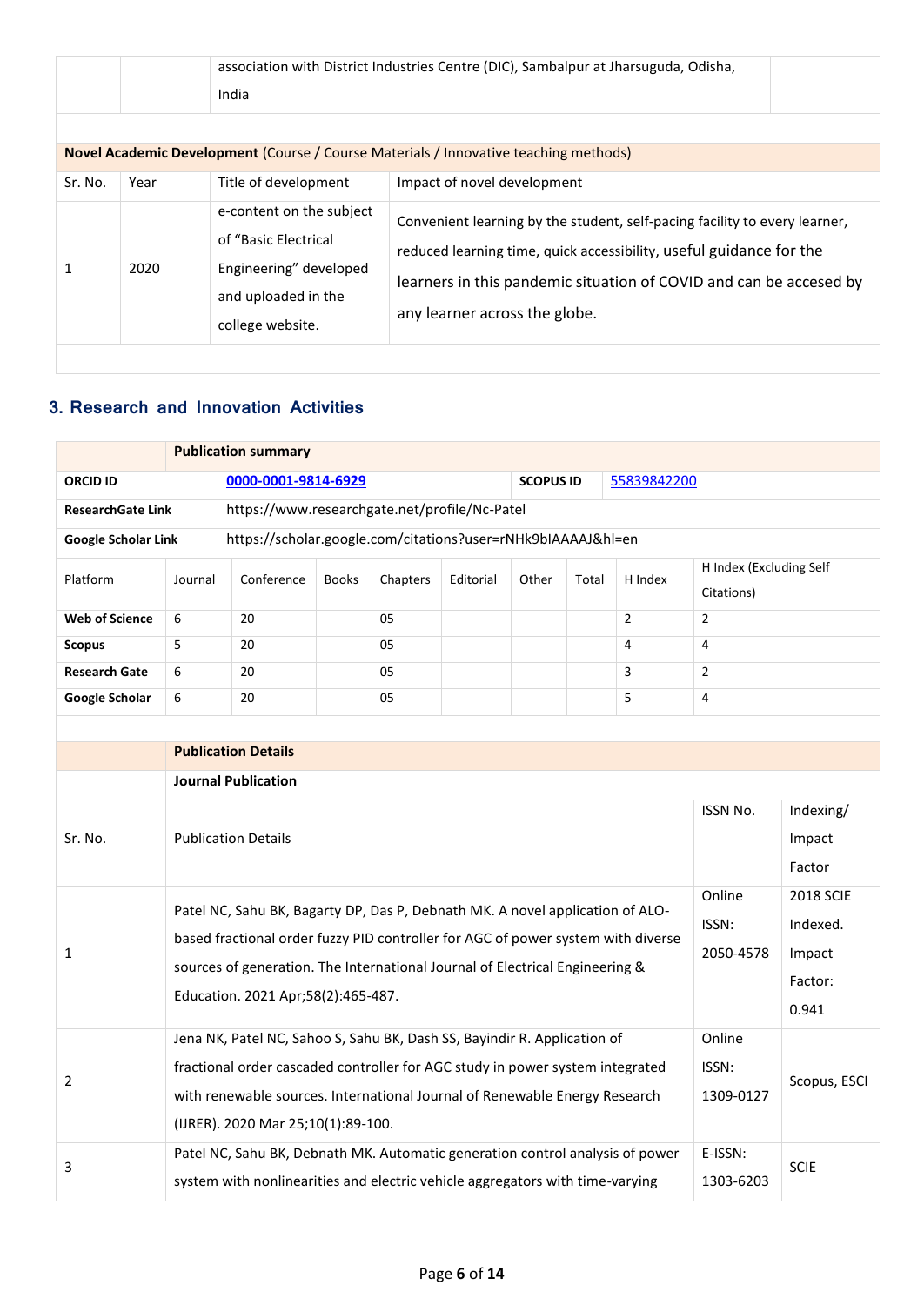| Engineering & Computer Sciences. 2019 Jul 26;27(4):3040-3054.<br>Factor:<br>0.625<br>Patel NC, Debnath MK, Sahu BK, Dash SS, Bayindir R. Application of invasive<br>Online<br>weed optimization algorithm to optimally design multi-staged PID controller for<br>ISSN:<br>Scopus, ESCI<br>4<br>LFC analysis. International Journal of Renewable Energy Research (IJRER). 2019<br>1309-0127<br>Mar;9(1):470-479.<br>Patel NC, Debnath MK, Bagarty DP, Das P. GWO tuned multi degree of freedom<br><b>ISSN: 2227</b><br>5<br>PID controller for load frequency control. International Journal of Engineering &<br>$-524X$<br>Scopus<br>Technology. 2018;7(2.33):548-552.<br>Patel NC, Debnath MK, Bagarty DP, Das P. Analysis Of A Multi-Unit Hydrothermal<br>Online<br>System For Automatic Generation Control Using Fuzzy Logic Controller<br>ISSN 1314-<br>6<br>Integrated With PID Controller. International Journal of Pure and Applied<br>3395<br>Mathematics.<br>2017;114(9):335-345.<br><b>IEEE Conference Publication</b><br>Electronic<br><b>Publication Details</b><br>Sr. No.<br>ISBN/ISSN<br>Indexing<br>No.<br>Sahoo BK, Pradhan S, Panigrahi BK, Biswal B, Patel NC, Das S. Fault detection in<br>ISBN: 978-<br>Electrical Power Transmission System using Artificial Neural Network. In2020<br>1-7281-<br>International Conference on Computational Intelligence for Smart Power System<br>7274-3<br>Scopus<br>1<br>and Sustainable Energy (CISPSSE), Keonjhar, Odisha, India, 2020 Jul 29 (pp. 1-<br>4). IEEE.<br>Satapathy P, Sahu J, Patel NC, Debnath MK, Mohanty PK, Padhi JR. Design and<br>ISBN: 978-<br>implementation of EVDEPSO based IDN-FPI controller for AGC in interconnected<br>1-7281-<br>non-reheat thermal power system. In2020 International Conference on<br>7274-3<br>Scopus<br>2<br>Computational Intelligence for Smart Power System and Sustainable Energy<br>(CISPSSE), Keonjhar, Odisha, India, 2020 Jul 29 (pp. 1-7). IEEE.<br>Mohapatra S, Sahu PC, Agrawal R, Prusty RC, Patel NC. Superiority of JAYA<br>ISBN: 978-<br>Optimized 2DOF-IDD control strategy for AGC of hybrid power system. In2020<br>1-7281-<br>International Conference on Computational Intelligence for Smart Power System<br>7274-3<br>3<br>Scopus | delay implementing a novel control strategy. Turkish Journal of Electrical     | Impact |
|---------------------------------------------------------------------------------------------------------------------------------------------------------------------------------------------------------------------------------------------------------------------------------------------------------------------------------------------------------------------------------------------------------------------------------------------------------------------------------------------------------------------------------------------------------------------------------------------------------------------------------------------------------------------------------------------------------------------------------------------------------------------------------------------------------------------------------------------------------------------------------------------------------------------------------------------------------------------------------------------------------------------------------------------------------------------------------------------------------------------------------------------------------------------------------------------------------------------------------------------------------------------------------------------------------------------------------------------------------------------------------------------------------------------------------------------------------------------------------------------------------------------------------------------------------------------------------------------------------------------------------------------------------------------------------------------------------------------------------------------------------------------------------------------------------------------------------------------------------------------------------------------------------------------------------------------------------------------------------------------------------------------------------------------------------------------------------------------------------------------------------------------------------------------------------------------------------------------------------------------------------------------|--------------------------------------------------------------------------------|--------|
|                                                                                                                                                                                                                                                                                                                                                                                                                                                                                                                                                                                                                                                                                                                                                                                                                                                                                                                                                                                                                                                                                                                                                                                                                                                                                                                                                                                                                                                                                                                                                                                                                                                                                                                                                                                                                                                                                                                                                                                                                                                                                                                                                                                                                                                                     |                                                                                |        |
|                                                                                                                                                                                                                                                                                                                                                                                                                                                                                                                                                                                                                                                                                                                                                                                                                                                                                                                                                                                                                                                                                                                                                                                                                                                                                                                                                                                                                                                                                                                                                                                                                                                                                                                                                                                                                                                                                                                                                                                                                                                                                                                                                                                                                                                                     |                                                                                |        |
|                                                                                                                                                                                                                                                                                                                                                                                                                                                                                                                                                                                                                                                                                                                                                                                                                                                                                                                                                                                                                                                                                                                                                                                                                                                                                                                                                                                                                                                                                                                                                                                                                                                                                                                                                                                                                                                                                                                                                                                                                                                                                                                                                                                                                                                                     |                                                                                |        |
|                                                                                                                                                                                                                                                                                                                                                                                                                                                                                                                                                                                                                                                                                                                                                                                                                                                                                                                                                                                                                                                                                                                                                                                                                                                                                                                                                                                                                                                                                                                                                                                                                                                                                                                                                                                                                                                                                                                                                                                                                                                                                                                                                                                                                                                                     |                                                                                |        |
|                                                                                                                                                                                                                                                                                                                                                                                                                                                                                                                                                                                                                                                                                                                                                                                                                                                                                                                                                                                                                                                                                                                                                                                                                                                                                                                                                                                                                                                                                                                                                                                                                                                                                                                                                                                                                                                                                                                                                                                                                                                                                                                                                                                                                                                                     |                                                                                |        |
|                                                                                                                                                                                                                                                                                                                                                                                                                                                                                                                                                                                                                                                                                                                                                                                                                                                                                                                                                                                                                                                                                                                                                                                                                                                                                                                                                                                                                                                                                                                                                                                                                                                                                                                                                                                                                                                                                                                                                                                                                                                                                                                                                                                                                                                                     |                                                                                |        |
|                                                                                                                                                                                                                                                                                                                                                                                                                                                                                                                                                                                                                                                                                                                                                                                                                                                                                                                                                                                                                                                                                                                                                                                                                                                                                                                                                                                                                                                                                                                                                                                                                                                                                                                                                                                                                                                                                                                                                                                                                                                                                                                                                                                                                                                                     |                                                                                |        |
|                                                                                                                                                                                                                                                                                                                                                                                                                                                                                                                                                                                                                                                                                                                                                                                                                                                                                                                                                                                                                                                                                                                                                                                                                                                                                                                                                                                                                                                                                                                                                                                                                                                                                                                                                                                                                                                                                                                                                                                                                                                                                                                                                                                                                                                                     |                                                                                |        |
|                                                                                                                                                                                                                                                                                                                                                                                                                                                                                                                                                                                                                                                                                                                                                                                                                                                                                                                                                                                                                                                                                                                                                                                                                                                                                                                                                                                                                                                                                                                                                                                                                                                                                                                                                                                                                                                                                                                                                                                                                                                                                                                                                                                                                                                                     |                                                                                |        |
|                                                                                                                                                                                                                                                                                                                                                                                                                                                                                                                                                                                                                                                                                                                                                                                                                                                                                                                                                                                                                                                                                                                                                                                                                                                                                                                                                                                                                                                                                                                                                                                                                                                                                                                                                                                                                                                                                                                                                                                                                                                                                                                                                                                                                                                                     |                                                                                |        |
|                                                                                                                                                                                                                                                                                                                                                                                                                                                                                                                                                                                                                                                                                                                                                                                                                                                                                                                                                                                                                                                                                                                                                                                                                                                                                                                                                                                                                                                                                                                                                                                                                                                                                                                                                                                                                                                                                                                                                                                                                                                                                                                                                                                                                                                                     |                                                                                |        |
|                                                                                                                                                                                                                                                                                                                                                                                                                                                                                                                                                                                                                                                                                                                                                                                                                                                                                                                                                                                                                                                                                                                                                                                                                                                                                                                                                                                                                                                                                                                                                                                                                                                                                                                                                                                                                                                                                                                                                                                                                                                                                                                                                                                                                                                                     |                                                                                |        |
|                                                                                                                                                                                                                                                                                                                                                                                                                                                                                                                                                                                                                                                                                                                                                                                                                                                                                                                                                                                                                                                                                                                                                                                                                                                                                                                                                                                                                                                                                                                                                                                                                                                                                                                                                                                                                                                                                                                                                                                                                                                                                                                                                                                                                                                                     |                                                                                |        |
|                                                                                                                                                                                                                                                                                                                                                                                                                                                                                                                                                                                                                                                                                                                                                                                                                                                                                                                                                                                                                                                                                                                                                                                                                                                                                                                                                                                                                                                                                                                                                                                                                                                                                                                                                                                                                                                                                                                                                                                                                                                                                                                                                                                                                                                                     |                                                                                |        |
|                                                                                                                                                                                                                                                                                                                                                                                                                                                                                                                                                                                                                                                                                                                                                                                                                                                                                                                                                                                                                                                                                                                                                                                                                                                                                                                                                                                                                                                                                                                                                                                                                                                                                                                                                                                                                                                                                                                                                                                                                                                                                                                                                                                                                                                                     |                                                                                |        |
|                                                                                                                                                                                                                                                                                                                                                                                                                                                                                                                                                                                                                                                                                                                                                                                                                                                                                                                                                                                                                                                                                                                                                                                                                                                                                                                                                                                                                                                                                                                                                                                                                                                                                                                                                                                                                                                                                                                                                                                                                                                                                                                                                                                                                                                                     |                                                                                |        |
|                                                                                                                                                                                                                                                                                                                                                                                                                                                                                                                                                                                                                                                                                                                                                                                                                                                                                                                                                                                                                                                                                                                                                                                                                                                                                                                                                                                                                                                                                                                                                                                                                                                                                                                                                                                                                                                                                                                                                                                                                                                                                                                                                                                                                                                                     |                                                                                |        |
|                                                                                                                                                                                                                                                                                                                                                                                                                                                                                                                                                                                                                                                                                                                                                                                                                                                                                                                                                                                                                                                                                                                                                                                                                                                                                                                                                                                                                                                                                                                                                                                                                                                                                                                                                                                                                                                                                                                                                                                                                                                                                                                                                                                                                                                                     |                                                                                |        |
|                                                                                                                                                                                                                                                                                                                                                                                                                                                                                                                                                                                                                                                                                                                                                                                                                                                                                                                                                                                                                                                                                                                                                                                                                                                                                                                                                                                                                                                                                                                                                                                                                                                                                                                                                                                                                                                                                                                                                                                                                                                                                                                                                                                                                                                                     |                                                                                |        |
|                                                                                                                                                                                                                                                                                                                                                                                                                                                                                                                                                                                                                                                                                                                                                                                                                                                                                                                                                                                                                                                                                                                                                                                                                                                                                                                                                                                                                                                                                                                                                                                                                                                                                                                                                                                                                                                                                                                                                                                                                                                                                                                                                                                                                                                                     |                                                                                |        |
|                                                                                                                                                                                                                                                                                                                                                                                                                                                                                                                                                                                                                                                                                                                                                                                                                                                                                                                                                                                                                                                                                                                                                                                                                                                                                                                                                                                                                                                                                                                                                                                                                                                                                                                                                                                                                                                                                                                                                                                                                                                                                                                                                                                                                                                                     |                                                                                |        |
|                                                                                                                                                                                                                                                                                                                                                                                                                                                                                                                                                                                                                                                                                                                                                                                                                                                                                                                                                                                                                                                                                                                                                                                                                                                                                                                                                                                                                                                                                                                                                                                                                                                                                                                                                                                                                                                                                                                                                                                                                                                                                                                                                                                                                                                                     |                                                                                |        |
|                                                                                                                                                                                                                                                                                                                                                                                                                                                                                                                                                                                                                                                                                                                                                                                                                                                                                                                                                                                                                                                                                                                                                                                                                                                                                                                                                                                                                                                                                                                                                                                                                                                                                                                                                                                                                                                                                                                                                                                                                                                                                                                                                                                                                                                                     |                                                                                |        |
|                                                                                                                                                                                                                                                                                                                                                                                                                                                                                                                                                                                                                                                                                                                                                                                                                                                                                                                                                                                                                                                                                                                                                                                                                                                                                                                                                                                                                                                                                                                                                                                                                                                                                                                                                                                                                                                                                                                                                                                                                                                                                                                                                                                                                                                                     |                                                                                |        |
|                                                                                                                                                                                                                                                                                                                                                                                                                                                                                                                                                                                                                                                                                                                                                                                                                                                                                                                                                                                                                                                                                                                                                                                                                                                                                                                                                                                                                                                                                                                                                                                                                                                                                                                                                                                                                                                                                                                                                                                                                                                                                                                                                                                                                                                                     |                                                                                |        |
|                                                                                                                                                                                                                                                                                                                                                                                                                                                                                                                                                                                                                                                                                                                                                                                                                                                                                                                                                                                                                                                                                                                                                                                                                                                                                                                                                                                                                                                                                                                                                                                                                                                                                                                                                                                                                                                                                                                                                                                                                                                                                                                                                                                                                                                                     |                                                                                |        |
|                                                                                                                                                                                                                                                                                                                                                                                                                                                                                                                                                                                                                                                                                                                                                                                                                                                                                                                                                                                                                                                                                                                                                                                                                                                                                                                                                                                                                                                                                                                                                                                                                                                                                                                                                                                                                                                                                                                                                                                                                                                                                                                                                                                                                                                                     |                                                                                |        |
|                                                                                                                                                                                                                                                                                                                                                                                                                                                                                                                                                                                                                                                                                                                                                                                                                                                                                                                                                                                                                                                                                                                                                                                                                                                                                                                                                                                                                                                                                                                                                                                                                                                                                                                                                                                                                                                                                                                                                                                                                                                                                                                                                                                                                                                                     |                                                                                |        |
|                                                                                                                                                                                                                                                                                                                                                                                                                                                                                                                                                                                                                                                                                                                                                                                                                                                                                                                                                                                                                                                                                                                                                                                                                                                                                                                                                                                                                                                                                                                                                                                                                                                                                                                                                                                                                                                                                                                                                                                                                                                                                                                                                                                                                                                                     |                                                                                |        |
|                                                                                                                                                                                                                                                                                                                                                                                                                                                                                                                                                                                                                                                                                                                                                                                                                                                                                                                                                                                                                                                                                                                                                                                                                                                                                                                                                                                                                                                                                                                                                                                                                                                                                                                                                                                                                                                                                                                                                                                                                                                                                                                                                                                                                                                                     |                                                                                |        |
|                                                                                                                                                                                                                                                                                                                                                                                                                                                                                                                                                                                                                                                                                                                                                                                                                                                                                                                                                                                                                                                                                                                                                                                                                                                                                                                                                                                                                                                                                                                                                                                                                                                                                                                                                                                                                                                                                                                                                                                                                                                                                                                                                                                                                                                                     |                                                                                |        |
|                                                                                                                                                                                                                                                                                                                                                                                                                                                                                                                                                                                                                                                                                                                                                                                                                                                                                                                                                                                                                                                                                                                                                                                                                                                                                                                                                                                                                                                                                                                                                                                                                                                                                                                                                                                                                                                                                                                                                                                                                                                                                                                                                                                                                                                                     |                                                                                |        |
|                                                                                                                                                                                                                                                                                                                                                                                                                                                                                                                                                                                                                                                                                                                                                                                                                                                                                                                                                                                                                                                                                                                                                                                                                                                                                                                                                                                                                                                                                                                                                                                                                                                                                                                                                                                                                                                                                                                                                                                                                                                                                                                                                                                                                                                                     | and Sustainable Energy (CISPSSE), Keonjhar, Odisha, India, 2020 Jul 29 (pp. 1- |        |
| 6). IEEE.                                                                                                                                                                                                                                                                                                                                                                                                                                                                                                                                                                                                                                                                                                                                                                                                                                                                                                                                                                                                                                                                                                                                                                                                                                                                                                                                                                                                                                                                                                                                                                                                                                                                                                                                                                                                                                                                                                                                                                                                                                                                                                                                                                                                                                                           |                                                                                |        |
| Patel NC, Agrawal R, Pradhan P, Satapathy S, Ahmed I, Debnath MK. Two-staged<br>ISBN: 978-                                                                                                                                                                                                                                                                                                                                                                                                                                                                                                                                                                                                                                                                                                                                                                                                                                                                                                                                                                                                                                                                                                                                                                                                                                                                                                                                                                                                                                                                                                                                                                                                                                                                                                                                                                                                                                                                                                                                                                                                                                                                                                                                                                          |                                                                                |        |
| (PDF+ 1PI) Controller Design for Load Frequency Control. In2020 International<br>1-7281-                                                                                                                                                                                                                                                                                                                                                                                                                                                                                                                                                                                                                                                                                                                                                                                                                                                                                                                                                                                                                                                                                                                                                                                                                                                                                                                                                                                                                                                                                                                                                                                                                                                                                                                                                                                                                                                                                                                                                                                                                                                                                                                                                                            |                                                                                |        |
| Conference on Computational Intelligence for Smart Power System and<br>7274-3<br>Scopus<br>4                                                                                                                                                                                                                                                                                                                                                                                                                                                                                                                                                                                                                                                                                                                                                                                                                                                                                                                                                                                                                                                                                                                                                                                                                                                                                                                                                                                                                                                                                                                                                                                                                                                                                                                                                                                                                                                                                                                                                                                                                                                                                                                                                                        |                                                                                |        |
| Sustainable Energy (CISPSSE), Keonjhar, Odisha, India, 2020 Jul 29 (pp. 1-6).                                                                                                                                                                                                                                                                                                                                                                                                                                                                                                                                                                                                                                                                                                                                                                                                                                                                                                                                                                                                                                                                                                                                                                                                                                                                                                                                                                                                                                                                                                                                                                                                                                                                                                                                                                                                                                                                                                                                                                                                                                                                                                                                                                                       |                                                                                |        |
| IEEE.                                                                                                                                                                                                                                                                                                                                                                                                                                                                                                                                                                                                                                                                                                                                                                                                                                                                                                                                                                                                                                                                                                                                                                                                                                                                                                                                                                                                                                                                                                                                                                                                                                                                                                                                                                                                                                                                                                                                                                                                                                                                                                                                                                                                                                                               |                                                                                |        |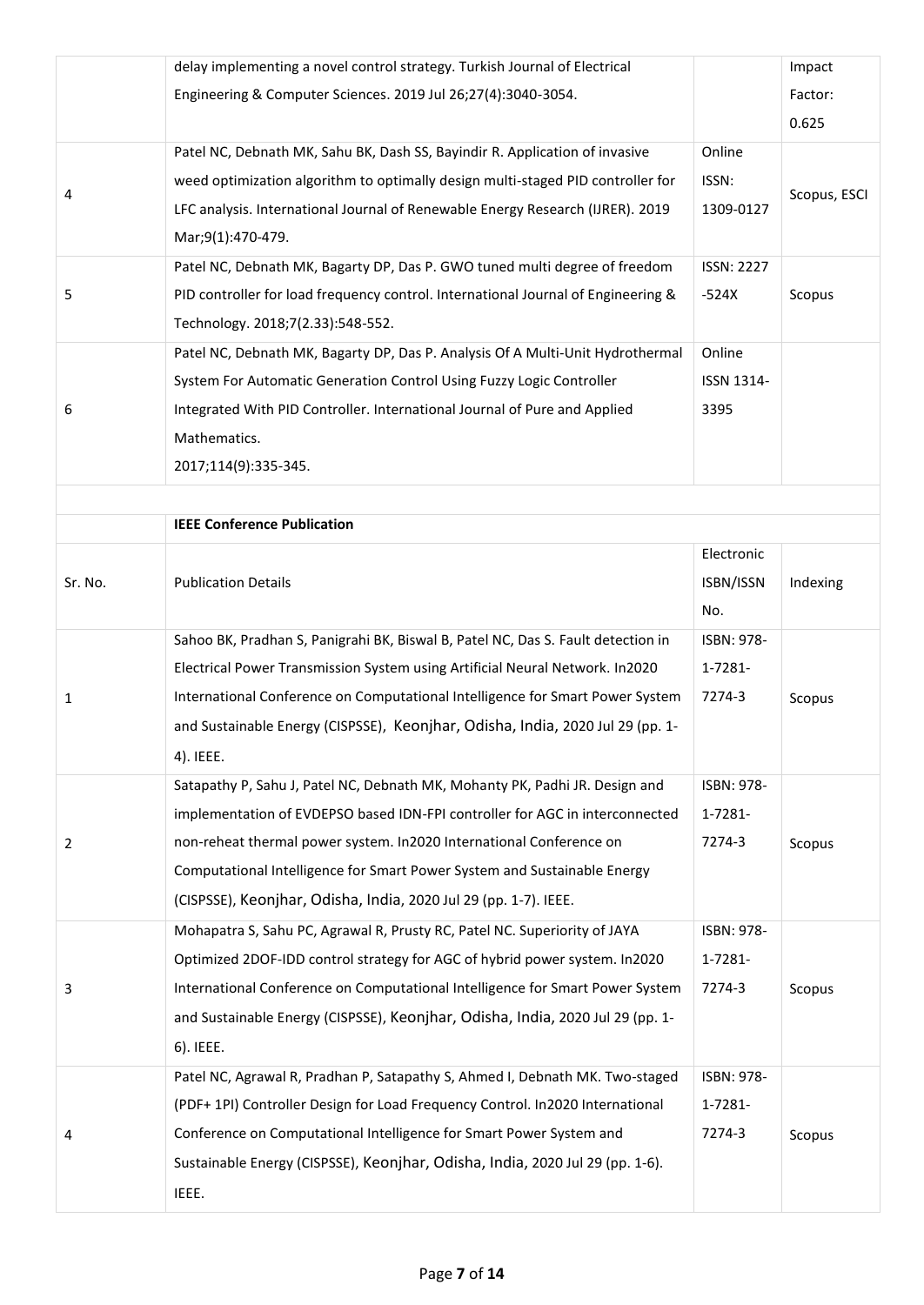|    | Jena NK, Sahoo S, Sahu BK, Patel NC, Mohanty KB. Optimal design of a three       | ISBN: 978- |        |
|----|----------------------------------------------------------------------------------|------------|--------|
|    | degrees of freedom based controller for AGC of a power system with renewable     | 1-7281-    |        |
| 5  | energy sources. In2020 International Conference on Computational Intelligence    | 7274-3     | Scopus |
|    | for Smart Power System and Sustainable Energy (CISPSSE), Keonjhar, Odisha,       |            |        |
|    | India, 2020 Jul 29 (pp. 1-6). IEEE.                                              |            |        |
|    | Begum B, Jena NK, Sahoo S, Patel NC, Sahu BK. Optimal design and                 | ISBN: 978- |        |
|    | implementation of fuzzy logic based controllers for LFC study in power system    | 1-7281-    |        |
| 6  | incorporated with wind firms. In2020 International Conference on                 | 7274-3     | Scopus |
|    | Computational Intelligence for Smart Power System and Sustainable Energy         |            |        |
|    | (CISPSSE), Keonjhar, Odisha, India, 2020 Jul 29 (pp. 1-6). IEEE.                 |            |        |
|    | Sahu PC, Mohapatra S, Acharya S, Patel NC. Frequency regulation of an Islanded   | ISBN: 978- |        |
|    | AC micro grid with DFA designed fuzzy controller under various uncertainties.    | 1-7281-    |        |
| 7  | In2020 International Conference on Computational Intelligence for Smart Power    | 7274-3     | Scopus |
|    | System and Sustainable Energy (CISPSSE), Keonjhar, Odisha, India, 2020 Jul 29    |            |        |
|    | (pp. 1-5). IEEE.                                                                 |            |        |
|    | Sahoo S, Dash SS, Jena NK, Sahu BK, Patel NC, Bayindir R. SHO designed fuzzy     | ISBN: 978- |        |
|    | logic based controller for AGC study with capacitor energy storage. In2019 8th   | 1-7281-    |        |
| 8  | International Conference on Renewable Energy Research and Applications           | 3587-8     | Scopus |
|    | (ICRERA), Brasov, Romania, 2019 Nov 3 (pp. 845-850. IEEE.                        | ISSN:      |        |
|    |                                                                                  | 2572-6013  |        |
|    | Jena NK, Patel NC, Sahoo S, Sahu BK, Dash SS, Mohanty KB, Bayindir R. Novel      | ISBN: 978- |        |
|    | application of Selfish Herd Optimisation based Two Degrees of Freedom            | 1-7281-    |        |
| 9  | Cascaded Controller for AGC Study. In2019 8th International Conference on        | 3587-8     | Scopus |
|    | Renewable Energy Research and Applications (ICRERA), ) Brasov, Romania,          | ISSN:      |        |
|    | 2019 Nov 3 (pp. 851-856). IEEE.                                                  | 2572-6013  |        |
|    | Debnath MK, Patel NC, Choudhury S. Load Frequency Control Based on Non-          | ISBN: 978- |        |
| 10 | Integer Type PID Controller Tuned by WOA. In 2018 2nd IEEE International         | 1-5386-    | Scopus |
|    | Conference on Power Electronics, Intelligent Control and Energy Systems          | 6625-8     |        |
|    | (ICPEICES), Delhi, India, 2018 Oct 22 (pp. 114-119). IEEE.                       |            |        |
|    | Patel NC, Debnath MK, Sahu BK, Dash SS, Bayindir R. Multi-staged PID controller  | ISBN:978-  |        |
|    | tuned by invasive weed optimization algorithm for LFC issues. In2018 7th         | 1-5386-    |        |
| 11 | International Conference on Renewable Energy Research and Applications           | 5982-3     | Scopus |
|    | (ICRERA), Paris, France, 2018 Oct 14 (pp. 1358-1362). IEEE.                      | ISSN: 2377 |        |
|    |                                                                                  | $-6897$    |        |
|    | Satapathy P, Debnath MK, Patel NC, Tripathy S. Fractional Calculus Based PID     | ISBN: 978- |        |
|    | Controller Tuned by SMO for LFC Application. In2018 8th IEEE India International | 1-5386-    |        |
| 12 | Conference on Power Electronics (IICPE), Jaipur, India, 2018 Dec 13 (pp. 1-6).   | 4996-1     | Scopus |
|    | IEEE.                                                                            | ISSN:      |        |
|    |                                                                                  | 2160-3170  |        |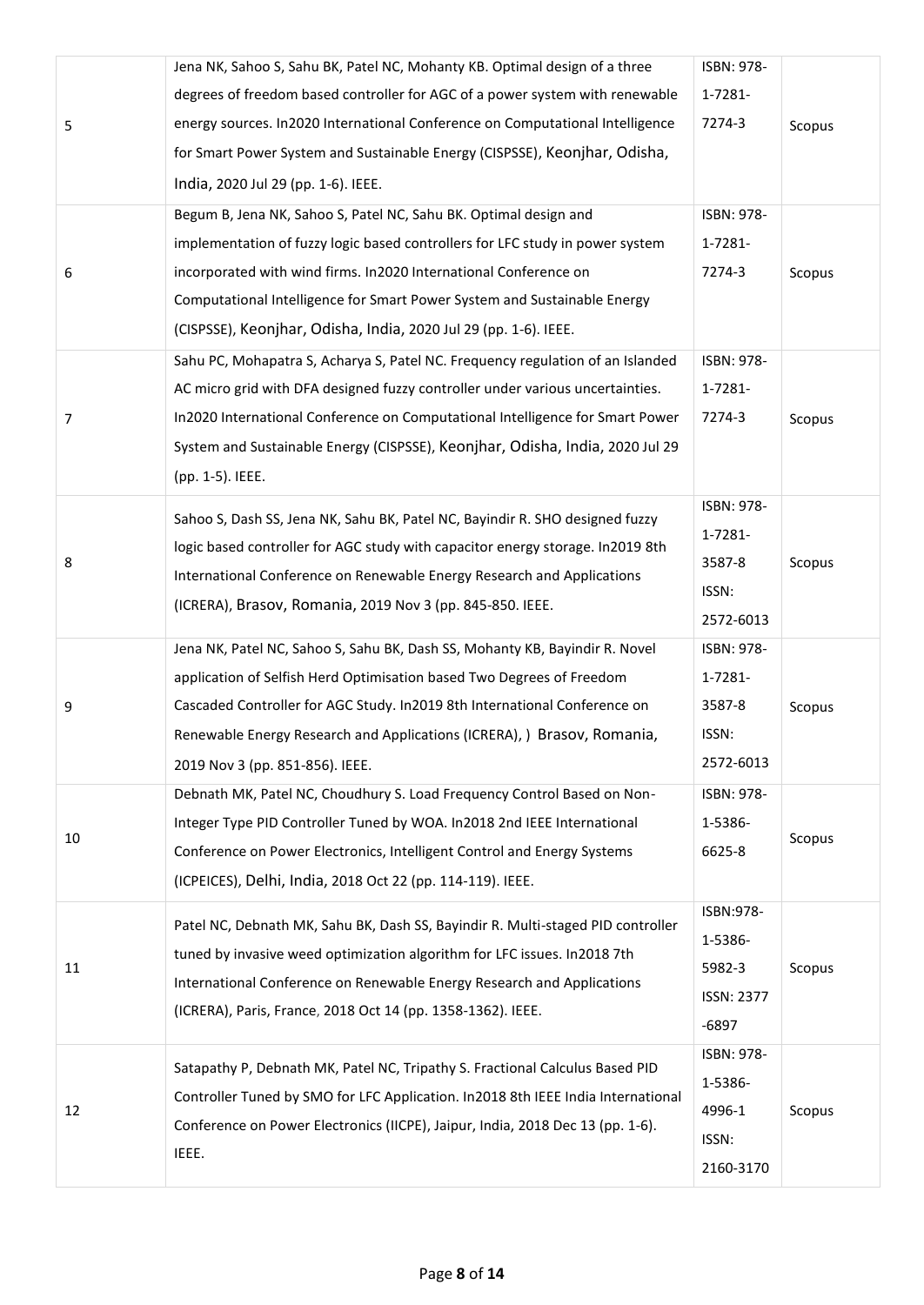|    | Sahoo S, Dei G, Patel NC, Sahu BK. Application of SOS based PDPID Cascaded       | ISBN: 978-       |        |  |  |  |
|----|----------------------------------------------------------------------------------|------------------|--------|--|--|--|
| 13 | Controller with Double Derivative Filter for AGC of Interconnected Power         | 1-5386-          |        |  |  |  |
|    | System. In2018 International Conference on Recent Innovations in Electrical,     | Scopus<br>5995-3 |        |  |  |  |
|    | Electronics & Communication Engineering (ICRIEECE), Bhubaneswar, India, 2018     |                  |        |  |  |  |
|    | Jul 27 (pp. 602-606). IEEE.                                                      |                  |        |  |  |  |
|    | Satapathy P, Debnath MK, Patel NC, Mohanty PK. Load Frequency Control with       | ISBN: 978-       |        |  |  |  |
|    | PDPID Controller Including Double Derivative Filter. In2018 International        | 1-5386-          | Scopus |  |  |  |
| 14 | Conference on Recent Innovations in Electrical, Electronics & Communication      | 5995-3           |        |  |  |  |
|    | Engineering (ICRIEECE), Bhubaneswar, India, 2018 Jul 27 (pp. 240-245). IEEE.     |                  |        |  |  |  |
|    | Patel NC, Debnath MK, Sahu BK, Das P. Solution of LFC Problem using PD+ PI       | ISBN: 978-       |        |  |  |  |
| 15 | Double Loop Controller Tuned by SCA. In2018 International Conference on          | 1-5386-          | Scopus |  |  |  |
|    | Recent Innovations in Electrical, Electronics & Communication Engineering        | 5995-3           |        |  |  |  |
|    | (ICRIEECE), Bhubaneswar, India, 2018 Jul 27 (pp. 337-342). IEEE.                 |                  |        |  |  |  |
|    | Patel NC, Debnath MK, Bagarty DP, Das P. Load frequency control of a non-linear  | ISBN: 978-       |        |  |  |  |
| 16 | power system with optimal PID controller with derivative filter. In2017 IEEE     | 1-5386-          |        |  |  |  |
|    | International Conference on Power, Control, Signals and Instrumentation          | 0814-2           | Scopus |  |  |  |
|    | Engineering (ICPCSI), Chennai, India, 2017 Sep 21 (pp. 1515-1520). IEEE.         |                  |        |  |  |  |
|    | Debnath MK, Patel NC, Mallick RK. Automatic Generation Control of a two area     | ISBN: 978-       |        |  |  |  |
|    | multi-unit interconnected power system with Proportional-Integral-Derivative     | 1-5090-          |        |  |  |  |
| 17 | controller with Filter (PIDF) optimized by TLBO algorithm. In2016 International  | 1277-0           | Scopus |  |  |  |
|    | Conference on Circuit, Power and Computing Technologies (ICCPCT), Nagercoil,     |                  |        |  |  |  |
|    | India, 2016 Mar 18 (pp. 1-6). IEEE.                                              |                  |        |  |  |  |
|    | Debnath MK, Patel NC, Mallick RK. Optimal PD-PID cascaded controller based       | ISBN: 978-       |        |  |  |  |
| 18 | Automatic Generation Control of a multisource interconnected power system        | 1-5090-          | Scopus |  |  |  |
|    | tuned by Teaching Learning Based Optimization. In2016 7th International          | 4530-3           |        |  |  |  |
|    | Conference on Power Electronics (IICPE), Patiala, India, 2016 Nov 16. IEEE       |                  |        |  |  |  |
|    | Pati S, Samantray S, Patel NC. A novel adaptive fuzzy controller for performance | ISBN: 978-       |        |  |  |  |
|    | improvement of direct torque controlled induction generator employed for wind    | 1-4673-          |        |  |  |  |
| 19 | power applications. In2013 Annual International Conference on Emerging           | 5149-2           | Scopus |  |  |  |
|    | Research Areas and 2013 International Conference on Microelectronics,            |                  |        |  |  |  |
|    | Communications and Renewable Energy, Kanjirapally, India, 2013 Jun 4 (pp. 1-6).  |                  |        |  |  |  |
|    | IEEE.                                                                            |                  |        |  |  |  |
|    | Pati S, Samantray S, Patel NC. A sliding mode controller based DTC scheme for    | ISBN: 978-       |        |  |  |  |
|    | performance improvement of cage induction generator used for wind power          | 1-4673-          |        |  |  |  |
| 20 | applications. In2013 Annual International Conference on Emerging Research        | 5149-2           | Scopus |  |  |  |
|    | Areas and 2013 International Conference on Microelectronics, Communications      |                  |        |  |  |  |
|    | and Renewable Energy, Kanjirapally, India, 2013 Jun 4 (pp. 1-6). IEEE.           |                  |        |  |  |  |
|    |                                                                                  |                  |        |  |  |  |
|    | <b>Book Chapters in Springer Book Series</b>                                     |                  |        |  |  |  |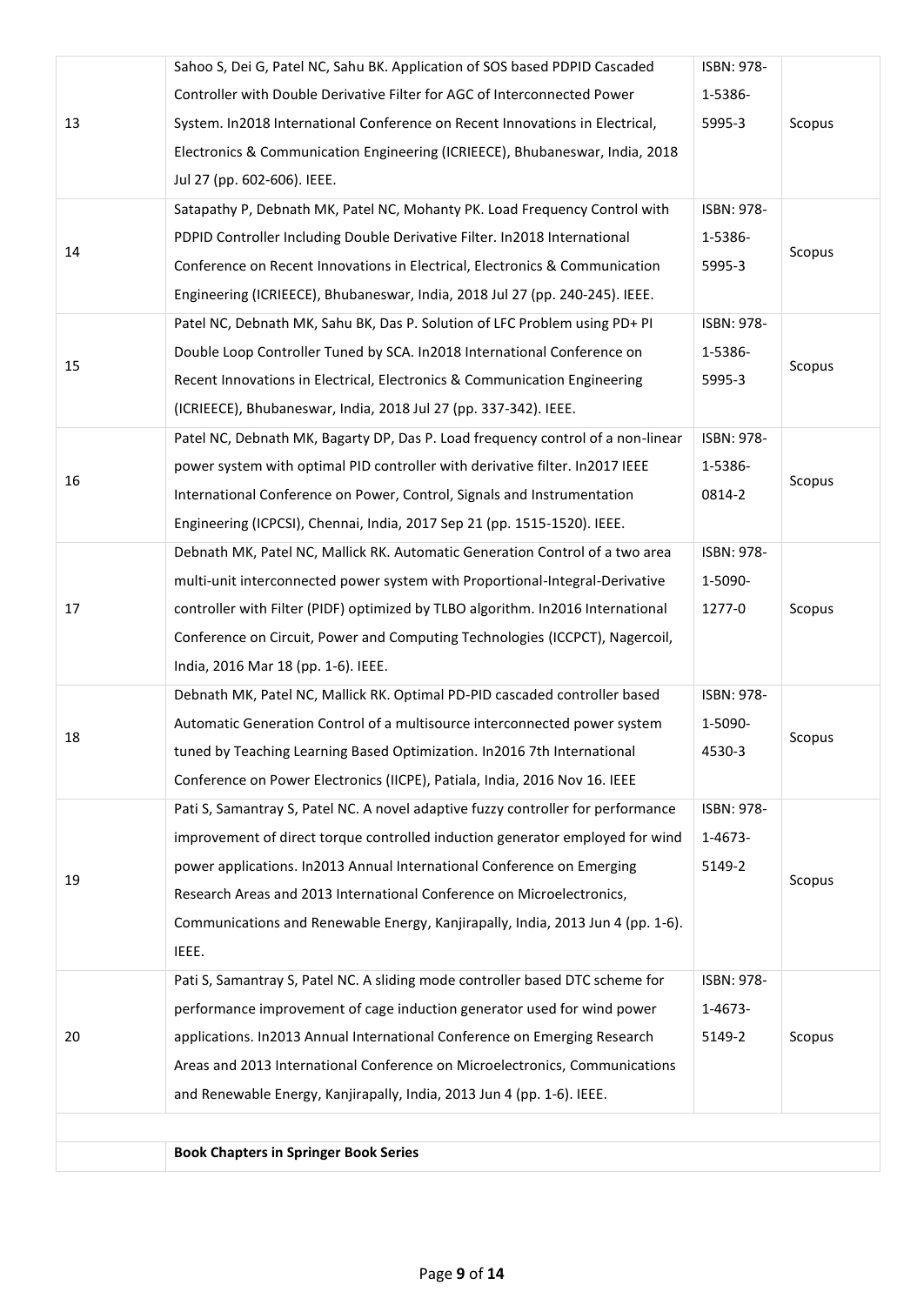|         |                                                                                                                       | Electronic |               |
|---------|-----------------------------------------------------------------------------------------------------------------------|------------|---------------|
| Sr. No. | <b>Publication Details</b>                                                                                            | ISBN/ISSN  | Indexing      |
|         |                                                                                                                       | No.        |               |
|         |                                                                                                                       | ISBN:978-  |               |
|         | Mohanty NP, Dey R, Roy BK, Patel NC. Synchronization for Nonlinear Time-Delay                                         | 981-15-    |               |
| 1       | Chaotic Diabetes Mellitus System via State Feedback Control Strategy. In                                              | 5566-4,    | Scopus        |
|         | Intelligent Computing and Applications 2021 (pp. 769-779). Springer, Singapore.                                       | ISSN:      |               |
|         | (Proceedings of ICICA 2019)                                                                                           | 2194-5357  |               |
|         |                                                                                                                       | ISBN:978-  |               |
|         | Patel NC, Debnath MK, Sahu BK, Dash SS. Automatic Generation Control Using                                            | 981-15-    |               |
|         | Novel PD Plus FOPI Controller Tuned by Salp Swarm Algorithm. In Artificial                                            | 0199-9,    |               |
| 2       | Intelligence and Evolutionary Computations in Engineering Systems 2020 (pp. 1-                                        | ISSN:      | Scopus        |
|         | 13). Springer, Singapore. (AISC Series)                                                                               | 2194-      |               |
|         |                                                                                                                       | 5357       |               |
|         |                                                                                                                       | ISBN: 978- |               |
|         | Patel NC, Sahu BK, Debnath MK. Application of SCA-Based two degrees of                                                | 981-13-    |               |
| 3       | freedom PID controller for AGC study. In Computational Intelligence in Pattern                                        | 9042-5     | Scopus        |
|         | Recognition 2020 (pp. 969-980). Springer, Singapore. (Proceedings of CIPR 2019).                                      | ISSN:      |               |
|         | (AISC Series)                                                                                                         | 2194-5357  |               |
|         | Patel NC, Debnath MK. Whale optimization algorithm tuned fuzzy integrated PI                                          | ISBN: 978- |               |
|         | controller for LFC problem in thermal-hydro-wind interconnected system. In                                            | 981-13-    | Scopus        |
| 4       | Applications of Computing, Automation and Wireless Systems in Electrical                                              | 6772-4     |               |
|         | Engineering 2019 (pp. 67-77). Springer, Singapore. (Proceedings of MARC 2018).                                        | ISSN:      |               |
|         | <b>LNEE Series</b>                                                                                                    | 1876-1100  |               |
|         |                                                                                                                       | ISBN: 978- |               |
|         | Patel NC, Debnath MK, Sahu BK, Das P. 2DOF-PID controller-based load                                                  | 981-13-    |               |
| 5       | frequency control of linear/nonlinear unified power system. In International                                          | 2182-5     | Scopus        |
|         | Conference on Intelligent Computing and Applications 2019 (pp. 227-236).                                              | ISSN:      |               |
|         | Springer, Singapore. (Proceedings of ICICA 2018). (AISC Series)                                                       | 2194-5357  |               |
|         |                                                                                                                       |            |               |
|         | Paper Presentation in Springer/IEEE International Conference and National Conference                                  |            |               |
|         |                                                                                                                       | Date       | Level of      |
| Sr. No. | Conference Details and Paper Title                                                                                    |            | Event         |
|         | Springer International Conference on Intelligent Computing and Applications                                           |            |               |
| 1.      | (ICICA 2020) organized by Government College of Engineering, Keonjhar, Odisha,                                        | 22nd-23rd  |               |
|         | India                                                                                                                 | Dec 2020   | International |
|         | Paper Title: Implementation of TLBO optimized PI <sup><math>\lambda</math></sup> D <sup>µ</sup> Controller for LFC of |            |               |
|         | Nonlinear Reheat Thermal Power System                                                                                 |            |               |
|         | 1st Springer International Conference on Intelligent Computing and Applications                                       | 22nd-23rd  |               |
| 2       | (ICICA 2020) organized by Government College of Engineering, Keonjhar, Odisha,                                        |            | International |
|         | India                                                                                                                 | Dec 2020   |               |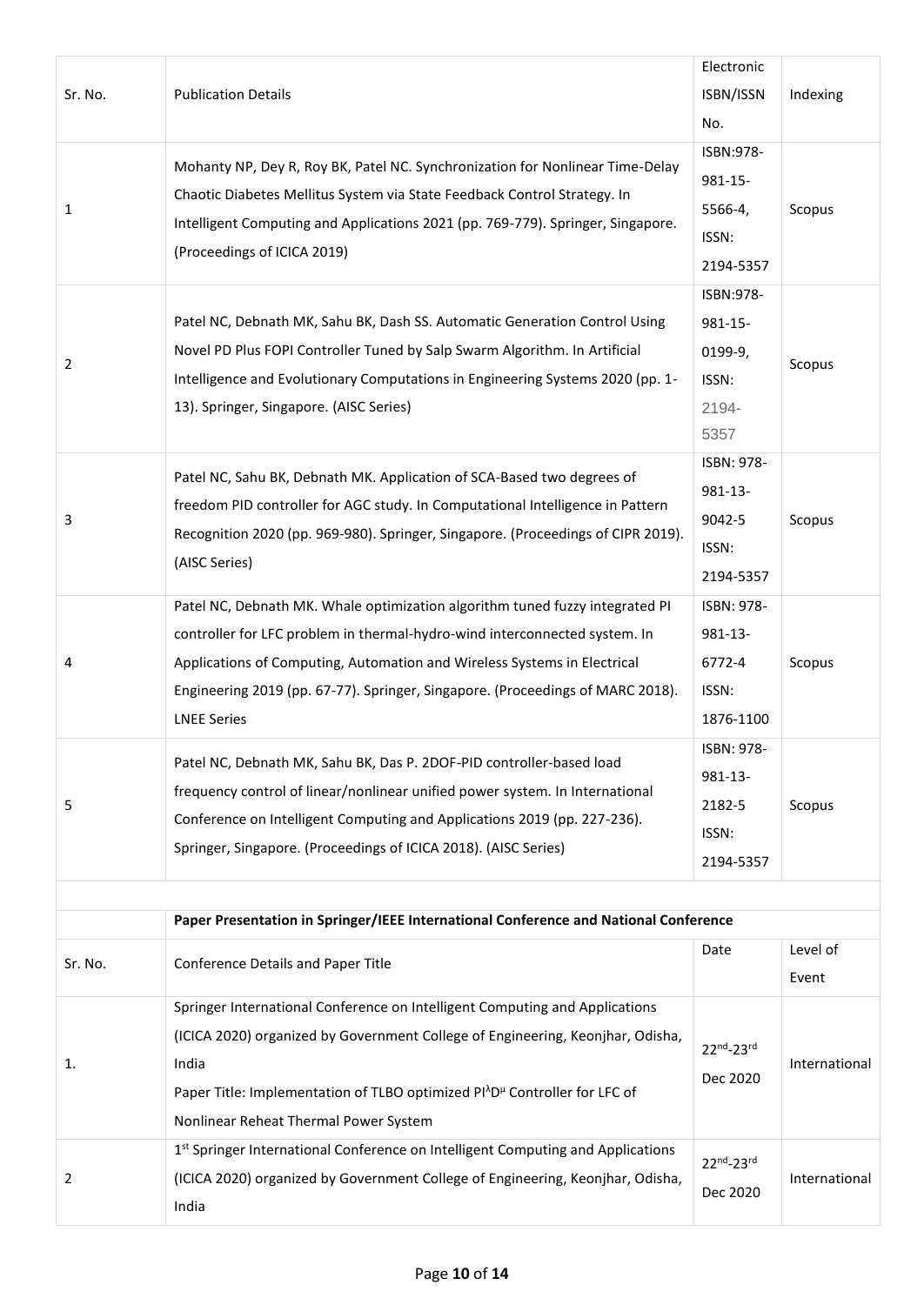|    | Paper Title: TLBO designed 2-DOFPIDF Controller for LFC of Multi-area Multi-                |                         |               |
|----|---------------------------------------------------------------------------------------------|-------------------------|---------------|
|    | source Power System                                                                         |                         |               |
|    | Springer International Conference on Computational Intelligence and Pattern                 |                         |               |
| 3  | Recognition (CIPR 2019) organized by Indian Institute of Engineering Science and            | 19th-20th               |               |
|    | Technolgy (IIEST), Shibpur, West Bengal, India                                              | Jan 2019                | International |
|    | Paper Title: Application of SCA based two-degree-of-freedom PID controller for              |                         |               |
|    | AGC study                                                                                   |                         |               |
|    | 8 <sup>th</sup> IEEE International Conference on Renewable Energy Research and              |                         |               |
|    | Applications (ICRERA 2019) held at Transilvania University of Brasov, Brasov,               | 3rd-6 <sup>th</sup> Nov | International |
| 4  | Romania                                                                                     |                         |               |
|    | Paper Title: Novel Application of Selfish Herd Optimisation Based Two Degrees of            | 2019                    |               |
|    | Freedom Cascaded Controller for AGC Study                                                   |                         |               |
|    | 8 <sup>th</sup> IEEE International Conference on Power Electronics (IICPE) held at Malaviya |                         |               |
|    | National Institute of Technology (MNIT), Jaipur, Rajasthan, India                           | $13^{th} - 15^{th}$     |               |
| 5  | Paper Title: Fractional Calculus Based PID Controller tuned by SMO for LFC                  | Dec 2018                | International |
|    | Application                                                                                 |                         |               |
|    | National Conference on Recent Advanced Trends in Electrical, Electronics and                |                         |               |
|    | Information Technology (NCRATEEIT 2018) at Government College of                            | 29th-30th               |               |
| 6  | Engineering, Keonjhar, Odisha, India                                                        |                         | National      |
|    | Paper Title: A study of Two Level and Three Level H-Bridge Inverter with                    | Oct 2018                |               |
|    | Photovoltaic System                                                                         |                         |               |
|    | National Conference on Recent Advanced Trends in Electrical, Electronics and                |                         |               |
|    | Information Technology (NCRATEEIT 2018) at Government College of                            | 29th-30th               |               |
| 7  | Engineering, Keonjhar, Odisha, India                                                        | Oct 2018                | National      |
|    | Paper Title: AGC Investigation in Hybrid Power System with JAYA Algorithm                   |                         |               |
|    | Tuned PD-FOPID Controller                                                                   |                         |               |
|    | 2 <sup>nd</sup> IEEE International Conference on Power Electronics, Intelligent Control and |                         |               |
|    | Energy Systems (ICPEICES 2018) organized by Delhi Technological University                  | 22nd-24th               |               |
| 8  | (DTU), Delhi, India                                                                         | Oct 2018                | International |
|    | Paper Title: Load Frequency Control Based on Non-Integer Type PID Controller                |                         |               |
|    | Tuned by WOA.                                                                               |                         |               |
|    | IEEE International Conference on Recent Innovations in Electrical, Electronics &            |                         |               |
| 9  | Communication Engineering (ICRIEECE 2018) at Kalinga Institute of Industrial                | 27th-28th               |               |
|    | Technology (KIIT), Bhubaneswar, Odisha, India                                               | <b>July 2018</b>        | International |
|    | Paper Title: Load Frequency Control with PDPID Controller Including Double                  |                         |               |
|    | Derivative Filter                                                                           |                         |               |
|    | IEEE International Conference on Recent Innovations in Electrical, Electronics &            |                         |               |
|    | Communication Engineering (ICRIEECE 2018) at Kalinga Institute of Industrial                | $27^{th} - 28^{th}$     |               |
| 10 | Technology (KIIT), Bhubaneswar, Odisha, India                                               | <b>July 2018</b>        | International |
|    | Paper Title: Solution of LFC Problem using PD+PI Double Loop Controller Tuned               |                         |               |
|    | by SCA                                                                                      |                         |               |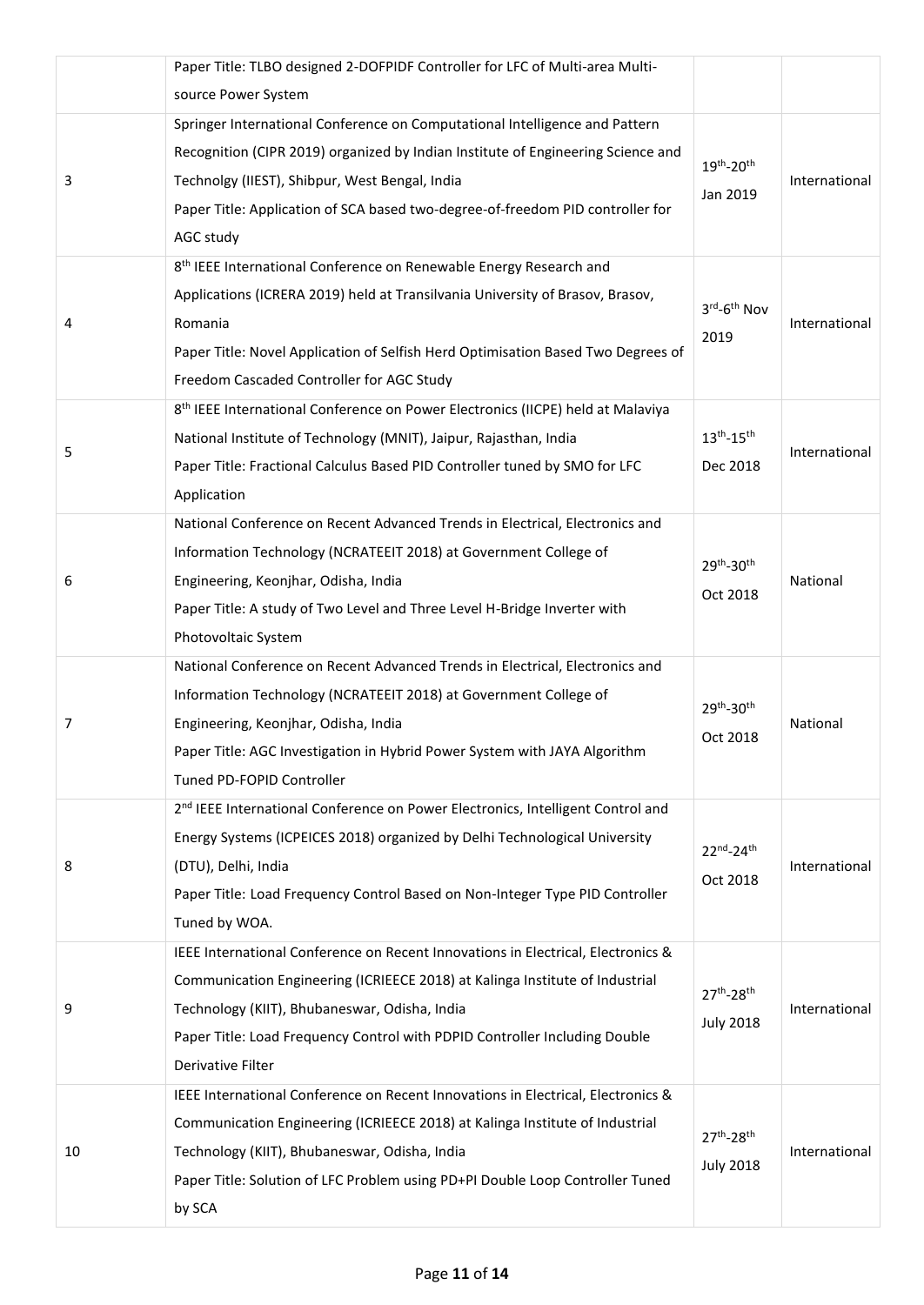| IEEE International Conference on Recent Innovations in Electrical, Electronics &<br>Communication Engineering (ICRIEECE 2018) at Kalinga Institute of Industrial<br>Technology (KIIT), Bhubaneswar, Odisha, India<br>11<br>Paper Title: Application of SOS Based PDPID Cascaded Controller with Double<br>Derivative Filter for AGC of Interconnected Power System<br>Springer International Conference on Manufacturing, Advance Computing, |                                                                                                                                                                                                                                                                          |                                                                                            |  |                                          | International |
|----------------------------------------------------------------------------------------------------------------------------------------------------------------------------------------------------------------------------------------------------------------------------------------------------------------------------------------------------------------------------------------------------------------------------------------------|--------------------------------------------------------------------------------------------------------------------------------------------------------------------------------------------------------------------------------------------------------------------------|--------------------------------------------------------------------------------------------|--|------------------------------------------|---------------|
| Renewable Energy and Communication (MARC 2018) organized by HMR Institute<br>of Technology and Management (HMRITM), New Delhi<br>12<br>Paper Title: Whale Optimisation Algorithm Tuned Fuzzy Integrated PI<br>Controllerfor LFC Problem in Thermal-Hydro-Wind Interconnected System                                                                                                                                                          |                                                                                                                                                                                                                                                                          |                                                                                            |  | $19^{th} - 20^{th}$<br><b>July 2018</b>  | International |
| 13                                                                                                                                                                                                                                                                                                                                                                                                                                           | Springer International Conference on Soft Computing System (ICSCS 2018)<br>organized by Baselios Mathews II College of Engineering (BMCE), Kollam, Kerala,<br>India<br>Paper Title: GWO Tuned Multi Degree of Freedom PID Controller for Lad<br><b>Frequency Control</b> |                                                                                            |  |                                          | International |
|                                                                                                                                                                                                                                                                                                                                                                                                                                              |                                                                                                                                                                                                                                                                          |                                                                                            |  |                                          |               |
|                                                                                                                                                                                                                                                                                                                                                                                                                                              |                                                                                                                                                                                                                                                                          | Research Workshop or Conference Organized (National / International level) (As a key role) |  |                                          |               |
| Sr. No.                                                                                                                                                                                                                                                                                                                                                                                                                                      |                                                                                                                                                                                                                                                                          | Name of the Research Event<br>Level of Event<br>Year                                       |  | Role                                     |               |
| 1                                                                                                                                                                                                                                                                                                                                                                                                                                            | Springer International Conference<br>on Intelligent Computing and<br>International level<br>2020<br>Applications (ICICA 2020)                                                                                                                                            |                                                                                            |  | Secretary                                |               |
| 2                                                                                                                                                                                                                                                                                                                                                                                                                                            | IEEE International Conference on<br>Computational Intelligence for<br>International level<br>2020<br>Smart Power System and<br>Sustainable Energy (CISPSSE 2020)                                                                                                         |                                                                                            |  | Secretary                                |               |
| 3                                                                                                                                                                                                                                                                                                                                                                                                                                            | Faculty Development Program on<br>2020<br>Applications of Different Control<br>International level<br>Techniques for Sustainable Energy                                                                                                                                  |                                                                                            |  | Coordinator                              |               |
| 4                                                                                                                                                                                                                                                                                                                                                                                                                                            | 2019                                                                                                                                                                                                                                                                     | Advances in Mechanical<br><b>National level</b><br>Engineering (AME 2019))                 |  | Organiser                                |               |
| 5                                                                                                                                                                                                                                                                                                                                                                                                                                            | National Conference on Recent<br>Advanced Trends in Electrical,<br>2018<br>National level<br><b>Electronics and Information</b><br>Technology (NCRATEEIT 2018)                                                                                                           |                                                                                            |  | Program Chair                            |               |
| 6                                                                                                                                                                                                                                                                                                                                                                                                                                            | 2018                                                                                                                                                                                                                                                                     | Advances in Mechanical<br>National level<br>Engineering (AME 2018)                         |  | Member of<br>Organisational<br>Committee |               |
|                                                                                                                                                                                                                                                                                                                                                                                                                                              |                                                                                                                                                                                                                                                                          |                                                                                            |  |                                          |               |

### **4. Interaction with Outside World**

**Membership and Fellowship** (Technical national and international societies / associations / organizations)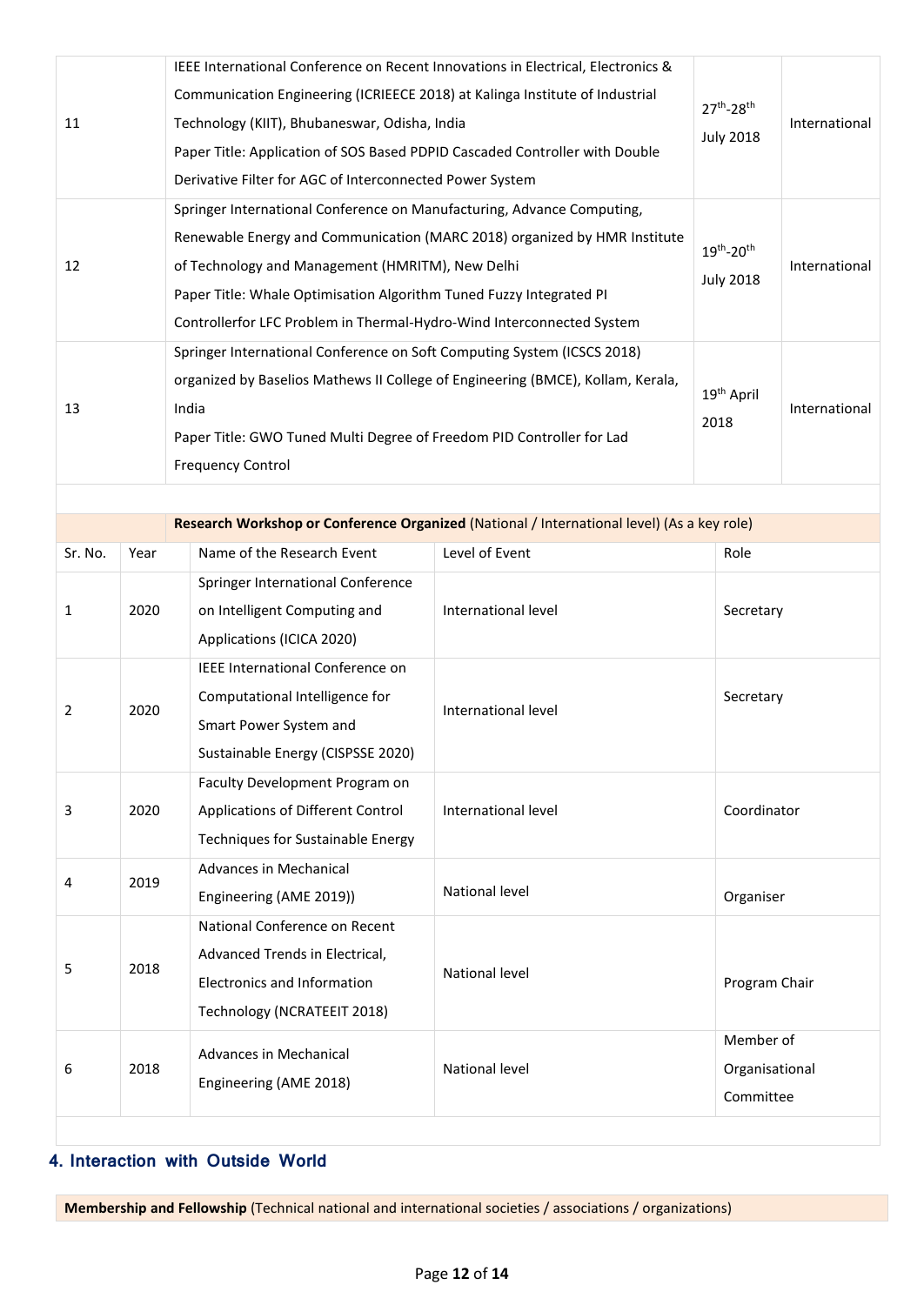| Sr. No.                                                             | Name of the society with country                                                                                                                                                            | Membership type                                                            |                    |                  | $From - to$                 |                                                          |                                                                                                              | Noteworthy Remark if any                                 |  |
|---------------------------------------------------------------------|---------------------------------------------------------------------------------------------------------------------------------------------------------------------------------------------|----------------------------------------------------------------------------|--------------------|------------------|-----------------------------|----------------------------------------------------------|--------------------------------------------------------------------------------------------------------------|----------------------------------------------------------|--|
| $\mathbf{1}$                                                        | <b>IEEE</b>                                                                                                                                                                                 | Member                                                                     |                    |                  | 2019-2021                   |                                                          |                                                                                                              |                                                          |  |
|                                                                     |                                                                                                                                                                                             |                                                                            |                    |                  |                             |                                                          |                                                                                                              |                                                          |  |
| <b>Journal Reviewer</b>                                             |                                                                                                                                                                                             |                                                                            |                    |                  |                             |                                                          |                                                                                                              |                                                          |  |
| Sr. No.                                                             | Journal Name with ISSN                                                                                                                                                                      | $from - to$                                                                |                    | Papers reviewed  |                             |                                                          | SCOPUS/SCI                                                                                                   | Journal link                                             |  |
| 1                                                                   | <b>International Transactions</b><br>On Electrical Energy<br>Systems<br>Online ISSN: 2050-7038<br>(https://publons.com/resea<br>rcher/1576037/nimai-<br>charan-patel/)                      |                                                                            | 2020-2021          | <b>SCIE</b><br>4 |                             | https://onlinelibrary.<br>wiley.com/journal/20<br>507038 |                                                                                                              |                                                          |  |
| 2                                                                   | International Journal of<br><b>Electrical Engineering</b><br>Education<br>ISSN: 0020-7209<br>Online ISSN: 2050-4578<br>(https://publons.com/resea<br>rcher/1576037/nimai-<br>charan-patel/) |                                                                            | 2018-2021          | 7                | <b>2018 SCIE</b><br>indexed |                                                          |                                                                                                              | https://journals.sagep<br>ub.com/home/ije                |  |
| 3                                                                   | International Journal of<br><b>Ambient Energy</b><br>Print ISSN: 0143-0750<br>Online ISSN: 2162-8246<br>(https://publons.com/resea<br>rcher/1576037/nimai-<br>charan-patel/)                |                                                                            | 2019-2021          | $\overline{2}$   |                             | <b>ESCI</b>                                              | Scopus and                                                                                                   | https://www.tandfonl<br>ine.com/toc/taen20/c<br>urrent   |  |
| 4                                                                   | <b>Applied Energy</b><br>ISSN: 0306-2619                                                                                                                                                    | 2021                                                                       |                    | $\mathbf{1}$     |                             | <b>SCIE</b>                                              |                                                                                                              | https://www.journals.<br>elsevier.com/applied-<br>energy |  |
|                                                                     |                                                                                                                                                                                             |                                                                            |                    |                  |                             |                                                          |                                                                                                              |                                                          |  |
| Keynote / Invited Speeches (Only International Event / Conferences) |                                                                                                                                                                                             |                                                                            |                    |                  |                             |                                                          |                                                                                                              |                                                          |  |
| Sr. No.                                                             | Name of the Event                                                                                                                                                                           |                                                                            | Organizer, Country | Event dates      |                             |                                                          |                                                                                                              | Title of Speech                                          |  |
| 1                                                                   | Faculty Development Program on<br>"Soft Computing Application of<br>Smart Grid and Clean Energy"                                                                                            | <b>Government College</b><br>of Engineering,<br>Keonjhar, Odisha,<br>India |                    |                  | 23.09.2019 to<br>27.09.2019 |                                                          | Optimal Design and<br>Implementation of Fuzzy Logic<br><b>Based Controller in Electrical</b><br>Power System |                                                          |  |
|                                                                     |                                                                                                                                                                                             |                                                                            |                    |                  |                             |                                                          |                                                                                                              |                                                          |  |